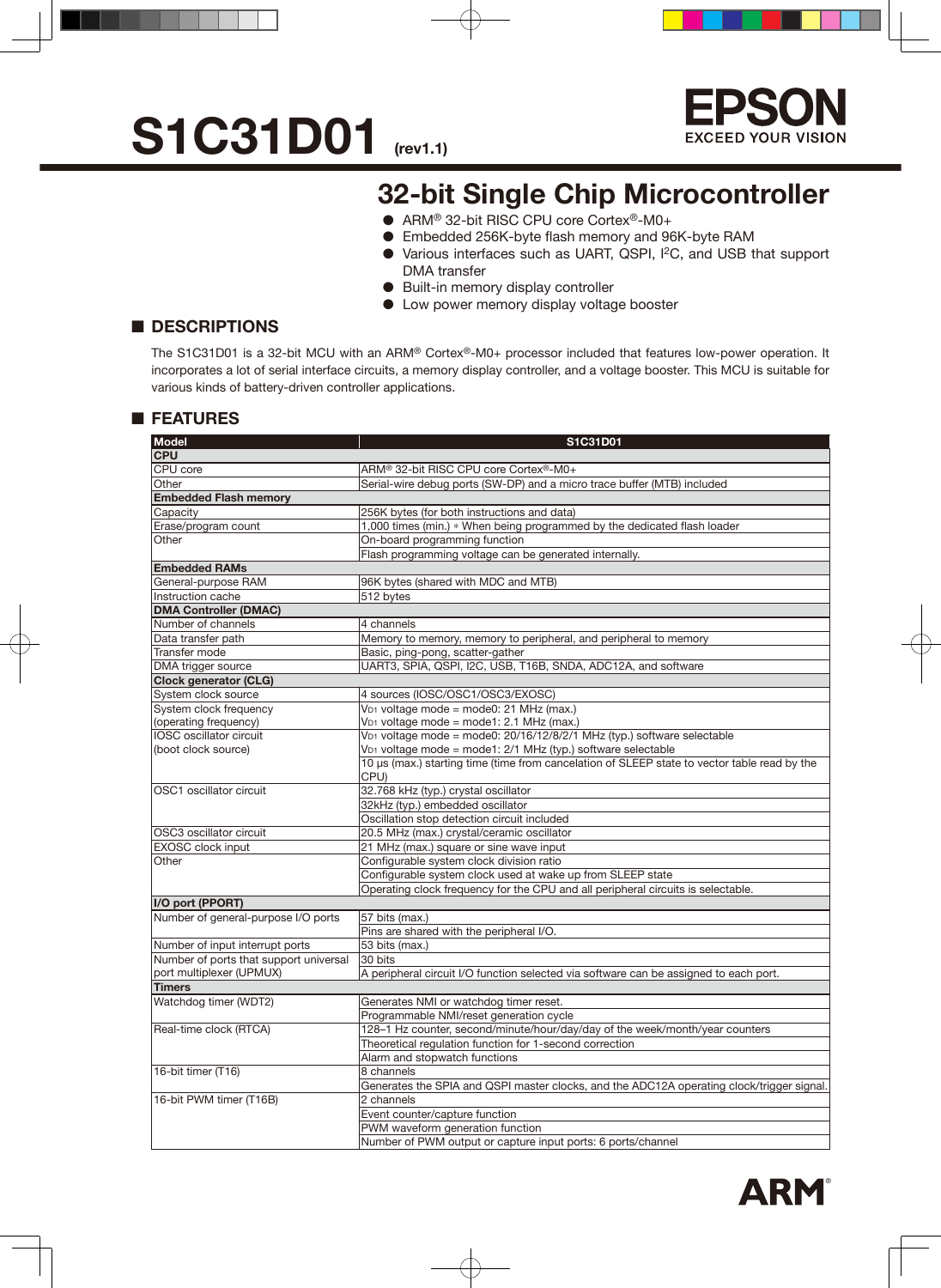| Supply voltage detector (SVD3)<br>Number of channels<br>1 channel<br>Detection voltage<br>VDD or an external voltage (2 external detection ports are available.)<br>VDD: 28 levels (1.8 to 5.0 V)/external voltage: 32 levels (1.2 to 5.0 V)<br>Detection level<br>Other<br>Intermittent operation mode<br>Generates an interrupt or reset according to the detection level evaluation.<br>Serial interfaces<br>UART (UART3)<br>3 channels<br>Baud-rate generator included, IrDA1.0 supported<br>Open drain output, signal polarity, and baud rate division ratio are configurable.<br>Infrared communication carrier modulation output function<br>2 channels<br>Synchronous serial interface (SPIA)<br>2 to 16-bit variable data length<br>The 16-bit timer (T16) can be used for the baud-rate generator in master mode.<br>Quad synchronous serial interface (QSPI) 1 channel<br>Supports single, dual, and quad transfer modes.<br>Low CPU overhead memory mapped access mode that can directly read data from the<br>external flash memory with XIP (eXecute-In-Place) mode.<br>$ $ <sup>2</sup> C ( $ $ 2C)<br>2 channels<br>Baud-rate generator included<br>USB 2.0 FS device controller (USB)<br>Number of transceiver/receiver channels 1 channel<br>FS (12 Mbps)<br>Transfer rate<br>OSC3 (12 MHz) + PLL<br>Clock source<br>4 endpoints (3 general-purpose endpoints and endpoint 0)<br>Number of endpoints<br>Voltage regulators for USB included<br>Power supply<br>Sound generator (SNDA)<br>Buzzer output function<br>512 Hz to 16 kHz output frequencies<br>One-shot output function<br>Pitch:<br>128 Hz to 16 kHz ≈ C3 to C6<br>Melody generation function<br>Duration: 7 notes/rests (Half note/rest to thirty-second note/rest)<br>Tempo: 16 tempos (30 to 480)<br>Tie/slur may be specified.<br>IR remote controller (REMC3)<br>Number of transmitter channels<br>1 channel<br>EL lamp drive waveform can be generated (by the hardware) for an application example.<br>Other<br>Output inversion function<br>12-bit A/D converter (ADC12A)<br>Conversion method<br>Successive approximation type<br>12 bits<br>Resolution<br>Number of conversion channels<br>1 channel<br>Number of analog signal inputs<br>8 ports/channel (The temperature sensor output is connected to a port.)<br>Temperature sensor/reference voltage generator (TSRVR)<br>Sensor output can be measured using ADC12A.<br>Temperature sensor circuit<br>Reference voltage for ADC12A is selectable from 2.0 V, 2.5 V, VDD, and external input.<br>Reference voltage generator<br>Memory display controller (MDC)<br>Memory display interfaces<br>Parallel 6-bit color, SPI 1-bit black and white, SPI 3-bit color, 8-bit parallel/3-/4-wire serial<br>1/2/4/8 bpp grayscale<br>0, 90, 180, 270 degrees rotation between display buffer and device<br>Orientations<br>Host interface<br>Indirect 8-bit parallel, SPI, and QSPI<br>Image/bitmap copy with scaling/rotation and shearing<br>Graphics acceleration<br>Drawing functions (line, rectangle, ellipse, arc)<br>Copy and drawing functions can alpha-blend the source pixels with destination pixels.<br>VMDL: 2.7 to 3.4 V output software selectable<br>Power generator<br>VMDH: 4.4 to 5.05 V output software selectable<br>Reset<br>#RESET pin<br>Reset when the reset pin is set to low.<br>Power-on reset<br>Reset at power on.<br>Reset when the power supply voltage drops (when $V_{DD} \le 1.45$ V (typ.) is detected).<br>Brown-out reset<br>Reset when the P00 to P01/P02/P03 keys are pressed simultaneously (can be enabled/dis-<br>Key entry reset<br>abled using a register).<br>Reset when the watchdog timer overflows (can be enabled/disabled using a register).<br>Watchdog timer reset<br>Supply voltage detector reset<br>Reset when the supply voltage detector detects the set voltage level (can be enabled/disabled<br>using a register).<br>Interrupt<br>Non-maskable interrupt<br>6 systems (Reset, NMI, HardFault, SVCall, PendSV, SysTic)<br>Programmable interrupt<br>External interrupt: 1 system (4 levels) | <b>Model</b> | S1C31D01                       |  |  |  |  |  |  |  |
|--------------------------------------------------------------------------------------------------------------------------------------------------------------------------------------------------------------------------------------------------------------------------------------------------------------------------------------------------------------------------------------------------------------------------------------------------------------------------------------------------------------------------------------------------------------------------------------------------------------------------------------------------------------------------------------------------------------------------------------------------------------------------------------------------------------------------------------------------------------------------------------------------------------------------------------------------------------------------------------------------------------------------------------------------------------------------------------------------------------------------------------------------------------------------------------------------------------------------------------------------------------------------------------------------------------------------------------------------------------------------------------------------------------------------------------------------------------------------------------------------------------------------------------------------------------------------------------------------------------------------------------------------------------------------------------------------------------------------------------------------------------------------------------------------------------------------------------------------------------------------------------------------------------------------------------------------------------------------------------------------------------------------------------------------------------------------------------------------------------------------------------------------------------------------------------------------------------------------------------------------------------------------------------------------------------------------------------------------------------------------------------------------------------------------------------------------------------------------------------------------------------------------------------------------------------------------------------------------------------------------------------------------------------------------------------------------------------------------------------------------------------------------------------------------------------------------------------------------------------------------------------------------------------------------------------------------------------------------------------------------------------------------------------------------------------------------------------------------------------------------------------------------------------------------------------------------------------------------------------------------------------------------------------------------------------------------------------------------------------------------------------------------------------------------------------------------------------------------------------------------------------------------------------------------------------------------------------------------------------------------------------------------------------------------------------------------------------------------------------------------------------------------------------------------------------------------------------------------------------------------------------------------------------------------------------------------------------------------------------------------------------------------------------------------------------------------------------------------|--------------|--------------------------------|--|--|--|--|--|--|--|
|                                                                                                                                                                                                                                                                                                                                                                                                                                                                                                                                                                                                                                                                                                                                                                                                                                                                                                                                                                                                                                                                                                                                                                                                                                                                                                                                                                                                                                                                                                                                                                                                                                                                                                                                                                                                                                                                                                                                                                                                                                                                                                                                                                                                                                                                                                                                                                                                                                                                                                                                                                                                                                                                                                                                                                                                                                                                                                                                                                                                                                                                                                                                                                                                                                                                                                                                                                                                                                                                                                                                                                                                                                                                                                                                                                                                                                                                                                                                                                                                                                                                                                  |              |                                |  |  |  |  |  |  |  |
|                                                                                                                                                                                                                                                                                                                                                                                                                                                                                                                                                                                                                                                                                                                                                                                                                                                                                                                                                                                                                                                                                                                                                                                                                                                                                                                                                                                                                                                                                                                                                                                                                                                                                                                                                                                                                                                                                                                                                                                                                                                                                                                                                                                                                                                                                                                                                                                                                                                                                                                                                                                                                                                                                                                                                                                                                                                                                                                                                                                                                                                                                                                                                                                                                                                                                                                                                                                                                                                                                                                                                                                                                                                                                                                                                                                                                                                                                                                                                                                                                                                                                                  |              |                                |  |  |  |  |  |  |  |
|                                                                                                                                                                                                                                                                                                                                                                                                                                                                                                                                                                                                                                                                                                                                                                                                                                                                                                                                                                                                                                                                                                                                                                                                                                                                                                                                                                                                                                                                                                                                                                                                                                                                                                                                                                                                                                                                                                                                                                                                                                                                                                                                                                                                                                                                                                                                                                                                                                                                                                                                                                                                                                                                                                                                                                                                                                                                                                                                                                                                                                                                                                                                                                                                                                                                                                                                                                                                                                                                                                                                                                                                                                                                                                                                                                                                                                                                                                                                                                                                                                                                                                  |              |                                |  |  |  |  |  |  |  |
|                                                                                                                                                                                                                                                                                                                                                                                                                                                                                                                                                                                                                                                                                                                                                                                                                                                                                                                                                                                                                                                                                                                                                                                                                                                                                                                                                                                                                                                                                                                                                                                                                                                                                                                                                                                                                                                                                                                                                                                                                                                                                                                                                                                                                                                                                                                                                                                                                                                                                                                                                                                                                                                                                                                                                                                                                                                                                                                                                                                                                                                                                                                                                                                                                                                                                                                                                                                                                                                                                                                                                                                                                                                                                                                                                                                                                                                                                                                                                                                                                                                                                                  |              |                                |  |  |  |  |  |  |  |
|                                                                                                                                                                                                                                                                                                                                                                                                                                                                                                                                                                                                                                                                                                                                                                                                                                                                                                                                                                                                                                                                                                                                                                                                                                                                                                                                                                                                                                                                                                                                                                                                                                                                                                                                                                                                                                                                                                                                                                                                                                                                                                                                                                                                                                                                                                                                                                                                                                                                                                                                                                                                                                                                                                                                                                                                                                                                                                                                                                                                                                                                                                                                                                                                                                                                                                                                                                                                                                                                                                                                                                                                                                                                                                                                                                                                                                                                                                                                                                                                                                                                                                  |              |                                |  |  |  |  |  |  |  |
|                                                                                                                                                                                                                                                                                                                                                                                                                                                                                                                                                                                                                                                                                                                                                                                                                                                                                                                                                                                                                                                                                                                                                                                                                                                                                                                                                                                                                                                                                                                                                                                                                                                                                                                                                                                                                                                                                                                                                                                                                                                                                                                                                                                                                                                                                                                                                                                                                                                                                                                                                                                                                                                                                                                                                                                                                                                                                                                                                                                                                                                                                                                                                                                                                                                                                                                                                                                                                                                                                                                                                                                                                                                                                                                                                                                                                                                                                                                                                                                                                                                                                                  |              |                                |  |  |  |  |  |  |  |
|                                                                                                                                                                                                                                                                                                                                                                                                                                                                                                                                                                                                                                                                                                                                                                                                                                                                                                                                                                                                                                                                                                                                                                                                                                                                                                                                                                                                                                                                                                                                                                                                                                                                                                                                                                                                                                                                                                                                                                                                                                                                                                                                                                                                                                                                                                                                                                                                                                                                                                                                                                                                                                                                                                                                                                                                                                                                                                                                                                                                                                                                                                                                                                                                                                                                                                                                                                                                                                                                                                                                                                                                                                                                                                                                                                                                                                                                                                                                                                                                                                                                                                  |              |                                |  |  |  |  |  |  |  |
|                                                                                                                                                                                                                                                                                                                                                                                                                                                                                                                                                                                                                                                                                                                                                                                                                                                                                                                                                                                                                                                                                                                                                                                                                                                                                                                                                                                                                                                                                                                                                                                                                                                                                                                                                                                                                                                                                                                                                                                                                                                                                                                                                                                                                                                                                                                                                                                                                                                                                                                                                                                                                                                                                                                                                                                                                                                                                                                                                                                                                                                                                                                                                                                                                                                                                                                                                                                                                                                                                                                                                                                                                                                                                                                                                                                                                                                                                                                                                                                                                                                                                                  |              |                                |  |  |  |  |  |  |  |
|                                                                                                                                                                                                                                                                                                                                                                                                                                                                                                                                                                                                                                                                                                                                                                                                                                                                                                                                                                                                                                                                                                                                                                                                                                                                                                                                                                                                                                                                                                                                                                                                                                                                                                                                                                                                                                                                                                                                                                                                                                                                                                                                                                                                                                                                                                                                                                                                                                                                                                                                                                                                                                                                                                                                                                                                                                                                                                                                                                                                                                                                                                                                                                                                                                                                                                                                                                                                                                                                                                                                                                                                                                                                                                                                                                                                                                                                                                                                                                                                                                                                                                  |              |                                |  |  |  |  |  |  |  |
|                                                                                                                                                                                                                                                                                                                                                                                                                                                                                                                                                                                                                                                                                                                                                                                                                                                                                                                                                                                                                                                                                                                                                                                                                                                                                                                                                                                                                                                                                                                                                                                                                                                                                                                                                                                                                                                                                                                                                                                                                                                                                                                                                                                                                                                                                                                                                                                                                                                                                                                                                                                                                                                                                                                                                                                                                                                                                                                                                                                                                                                                                                                                                                                                                                                                                                                                                                                                                                                                                                                                                                                                                                                                                                                                                                                                                                                                                                                                                                                                                                                                                                  |              |                                |  |  |  |  |  |  |  |
|                                                                                                                                                                                                                                                                                                                                                                                                                                                                                                                                                                                                                                                                                                                                                                                                                                                                                                                                                                                                                                                                                                                                                                                                                                                                                                                                                                                                                                                                                                                                                                                                                                                                                                                                                                                                                                                                                                                                                                                                                                                                                                                                                                                                                                                                                                                                                                                                                                                                                                                                                                                                                                                                                                                                                                                                                                                                                                                                                                                                                                                                                                                                                                                                                                                                                                                                                                                                                                                                                                                                                                                                                                                                                                                                                                                                                                                                                                                                                                                                                                                                                                  |              |                                |  |  |  |  |  |  |  |
|                                                                                                                                                                                                                                                                                                                                                                                                                                                                                                                                                                                                                                                                                                                                                                                                                                                                                                                                                                                                                                                                                                                                                                                                                                                                                                                                                                                                                                                                                                                                                                                                                                                                                                                                                                                                                                                                                                                                                                                                                                                                                                                                                                                                                                                                                                                                                                                                                                                                                                                                                                                                                                                                                                                                                                                                                                                                                                                                                                                                                                                                                                                                                                                                                                                                                                                                                                                                                                                                                                                                                                                                                                                                                                                                                                                                                                                                                                                                                                                                                                                                                                  |              |                                |  |  |  |  |  |  |  |
|                                                                                                                                                                                                                                                                                                                                                                                                                                                                                                                                                                                                                                                                                                                                                                                                                                                                                                                                                                                                                                                                                                                                                                                                                                                                                                                                                                                                                                                                                                                                                                                                                                                                                                                                                                                                                                                                                                                                                                                                                                                                                                                                                                                                                                                                                                                                                                                                                                                                                                                                                                                                                                                                                                                                                                                                                                                                                                                                                                                                                                                                                                                                                                                                                                                                                                                                                                                                                                                                                                                                                                                                                                                                                                                                                                                                                                                                                                                                                                                                                                                                                                  |              |                                |  |  |  |  |  |  |  |
|                                                                                                                                                                                                                                                                                                                                                                                                                                                                                                                                                                                                                                                                                                                                                                                                                                                                                                                                                                                                                                                                                                                                                                                                                                                                                                                                                                                                                                                                                                                                                                                                                                                                                                                                                                                                                                                                                                                                                                                                                                                                                                                                                                                                                                                                                                                                                                                                                                                                                                                                                                                                                                                                                                                                                                                                                                                                                                                                                                                                                                                                                                                                                                                                                                                                                                                                                                                                                                                                                                                                                                                                                                                                                                                                                                                                                                                                                                                                                                                                                                                                                                  |              |                                |  |  |  |  |  |  |  |
|                                                                                                                                                                                                                                                                                                                                                                                                                                                                                                                                                                                                                                                                                                                                                                                                                                                                                                                                                                                                                                                                                                                                                                                                                                                                                                                                                                                                                                                                                                                                                                                                                                                                                                                                                                                                                                                                                                                                                                                                                                                                                                                                                                                                                                                                                                                                                                                                                                                                                                                                                                                                                                                                                                                                                                                                                                                                                                                                                                                                                                                                                                                                                                                                                                                                                                                                                                                                                                                                                                                                                                                                                                                                                                                                                                                                                                                                                                                                                                                                                                                                                                  |              |                                |  |  |  |  |  |  |  |
|                                                                                                                                                                                                                                                                                                                                                                                                                                                                                                                                                                                                                                                                                                                                                                                                                                                                                                                                                                                                                                                                                                                                                                                                                                                                                                                                                                                                                                                                                                                                                                                                                                                                                                                                                                                                                                                                                                                                                                                                                                                                                                                                                                                                                                                                                                                                                                                                                                                                                                                                                                                                                                                                                                                                                                                                                                                                                                                                                                                                                                                                                                                                                                                                                                                                                                                                                                                                                                                                                                                                                                                                                                                                                                                                                                                                                                                                                                                                                                                                                                                                                                  |              |                                |  |  |  |  |  |  |  |
|                                                                                                                                                                                                                                                                                                                                                                                                                                                                                                                                                                                                                                                                                                                                                                                                                                                                                                                                                                                                                                                                                                                                                                                                                                                                                                                                                                                                                                                                                                                                                                                                                                                                                                                                                                                                                                                                                                                                                                                                                                                                                                                                                                                                                                                                                                                                                                                                                                                                                                                                                                                                                                                                                                                                                                                                                                                                                                                                                                                                                                                                                                                                                                                                                                                                                                                                                                                                                                                                                                                                                                                                                                                                                                                                                                                                                                                                                                                                                                                                                                                                                                  |              |                                |  |  |  |  |  |  |  |
|                                                                                                                                                                                                                                                                                                                                                                                                                                                                                                                                                                                                                                                                                                                                                                                                                                                                                                                                                                                                                                                                                                                                                                                                                                                                                                                                                                                                                                                                                                                                                                                                                                                                                                                                                                                                                                                                                                                                                                                                                                                                                                                                                                                                                                                                                                                                                                                                                                                                                                                                                                                                                                                                                                                                                                                                                                                                                                                                                                                                                                                                                                                                                                                                                                                                                                                                                                                                                                                                                                                                                                                                                                                                                                                                                                                                                                                                                                                                                                                                                                                                                                  |              |                                |  |  |  |  |  |  |  |
|                                                                                                                                                                                                                                                                                                                                                                                                                                                                                                                                                                                                                                                                                                                                                                                                                                                                                                                                                                                                                                                                                                                                                                                                                                                                                                                                                                                                                                                                                                                                                                                                                                                                                                                                                                                                                                                                                                                                                                                                                                                                                                                                                                                                                                                                                                                                                                                                                                                                                                                                                                                                                                                                                                                                                                                                                                                                                                                                                                                                                                                                                                                                                                                                                                                                                                                                                                                                                                                                                                                                                                                                                                                                                                                                                                                                                                                                                                                                                                                                                                                                                                  |              |                                |  |  |  |  |  |  |  |
|                                                                                                                                                                                                                                                                                                                                                                                                                                                                                                                                                                                                                                                                                                                                                                                                                                                                                                                                                                                                                                                                                                                                                                                                                                                                                                                                                                                                                                                                                                                                                                                                                                                                                                                                                                                                                                                                                                                                                                                                                                                                                                                                                                                                                                                                                                                                                                                                                                                                                                                                                                                                                                                                                                                                                                                                                                                                                                                                                                                                                                                                                                                                                                                                                                                                                                                                                                                                                                                                                                                                                                                                                                                                                                                                                                                                                                                                                                                                                                                                                                                                                                  |              |                                |  |  |  |  |  |  |  |
|                                                                                                                                                                                                                                                                                                                                                                                                                                                                                                                                                                                                                                                                                                                                                                                                                                                                                                                                                                                                                                                                                                                                                                                                                                                                                                                                                                                                                                                                                                                                                                                                                                                                                                                                                                                                                                                                                                                                                                                                                                                                                                                                                                                                                                                                                                                                                                                                                                                                                                                                                                                                                                                                                                                                                                                                                                                                                                                                                                                                                                                                                                                                                                                                                                                                                                                                                                                                                                                                                                                                                                                                                                                                                                                                                                                                                                                                                                                                                                                                                                                                                                  |              |                                |  |  |  |  |  |  |  |
|                                                                                                                                                                                                                                                                                                                                                                                                                                                                                                                                                                                                                                                                                                                                                                                                                                                                                                                                                                                                                                                                                                                                                                                                                                                                                                                                                                                                                                                                                                                                                                                                                                                                                                                                                                                                                                                                                                                                                                                                                                                                                                                                                                                                                                                                                                                                                                                                                                                                                                                                                                                                                                                                                                                                                                                                                                                                                                                                                                                                                                                                                                                                                                                                                                                                                                                                                                                                                                                                                                                                                                                                                                                                                                                                                                                                                                                                                                                                                                                                                                                                                                  |              |                                |  |  |  |  |  |  |  |
|                                                                                                                                                                                                                                                                                                                                                                                                                                                                                                                                                                                                                                                                                                                                                                                                                                                                                                                                                                                                                                                                                                                                                                                                                                                                                                                                                                                                                                                                                                                                                                                                                                                                                                                                                                                                                                                                                                                                                                                                                                                                                                                                                                                                                                                                                                                                                                                                                                                                                                                                                                                                                                                                                                                                                                                                                                                                                                                                                                                                                                                                                                                                                                                                                                                                                                                                                                                                                                                                                                                                                                                                                                                                                                                                                                                                                                                                                                                                                                                                                                                                                                  |              |                                |  |  |  |  |  |  |  |
|                                                                                                                                                                                                                                                                                                                                                                                                                                                                                                                                                                                                                                                                                                                                                                                                                                                                                                                                                                                                                                                                                                                                                                                                                                                                                                                                                                                                                                                                                                                                                                                                                                                                                                                                                                                                                                                                                                                                                                                                                                                                                                                                                                                                                                                                                                                                                                                                                                                                                                                                                                                                                                                                                                                                                                                                                                                                                                                                                                                                                                                                                                                                                                                                                                                                                                                                                                                                                                                                                                                                                                                                                                                                                                                                                                                                                                                                                                                                                                                                                                                                                                  |              |                                |  |  |  |  |  |  |  |
|                                                                                                                                                                                                                                                                                                                                                                                                                                                                                                                                                                                                                                                                                                                                                                                                                                                                                                                                                                                                                                                                                                                                                                                                                                                                                                                                                                                                                                                                                                                                                                                                                                                                                                                                                                                                                                                                                                                                                                                                                                                                                                                                                                                                                                                                                                                                                                                                                                                                                                                                                                                                                                                                                                                                                                                                                                                                                                                                                                                                                                                                                                                                                                                                                                                                                                                                                                                                                                                                                                                                                                                                                                                                                                                                                                                                                                                                                                                                                                                                                                                                                                  |              |                                |  |  |  |  |  |  |  |
|                                                                                                                                                                                                                                                                                                                                                                                                                                                                                                                                                                                                                                                                                                                                                                                                                                                                                                                                                                                                                                                                                                                                                                                                                                                                                                                                                                                                                                                                                                                                                                                                                                                                                                                                                                                                                                                                                                                                                                                                                                                                                                                                                                                                                                                                                                                                                                                                                                                                                                                                                                                                                                                                                                                                                                                                                                                                                                                                                                                                                                                                                                                                                                                                                                                                                                                                                                                                                                                                                                                                                                                                                                                                                                                                                                                                                                                                                                                                                                                                                                                                                                  |              |                                |  |  |  |  |  |  |  |
|                                                                                                                                                                                                                                                                                                                                                                                                                                                                                                                                                                                                                                                                                                                                                                                                                                                                                                                                                                                                                                                                                                                                                                                                                                                                                                                                                                                                                                                                                                                                                                                                                                                                                                                                                                                                                                                                                                                                                                                                                                                                                                                                                                                                                                                                                                                                                                                                                                                                                                                                                                                                                                                                                                                                                                                                                                                                                                                                                                                                                                                                                                                                                                                                                                                                                                                                                                                                                                                                                                                                                                                                                                                                                                                                                                                                                                                                                                                                                                                                                                                                                                  |              |                                |  |  |  |  |  |  |  |
|                                                                                                                                                                                                                                                                                                                                                                                                                                                                                                                                                                                                                                                                                                                                                                                                                                                                                                                                                                                                                                                                                                                                                                                                                                                                                                                                                                                                                                                                                                                                                                                                                                                                                                                                                                                                                                                                                                                                                                                                                                                                                                                                                                                                                                                                                                                                                                                                                                                                                                                                                                                                                                                                                                                                                                                                                                                                                                                                                                                                                                                                                                                                                                                                                                                                                                                                                                                                                                                                                                                                                                                                                                                                                                                                                                                                                                                                                                                                                                                                                                                                                                  |              |                                |  |  |  |  |  |  |  |
|                                                                                                                                                                                                                                                                                                                                                                                                                                                                                                                                                                                                                                                                                                                                                                                                                                                                                                                                                                                                                                                                                                                                                                                                                                                                                                                                                                                                                                                                                                                                                                                                                                                                                                                                                                                                                                                                                                                                                                                                                                                                                                                                                                                                                                                                                                                                                                                                                                                                                                                                                                                                                                                                                                                                                                                                                                                                                                                                                                                                                                                                                                                                                                                                                                                                                                                                                                                                                                                                                                                                                                                                                                                                                                                                                                                                                                                                                                                                                                                                                                                                                                  |              |                                |  |  |  |  |  |  |  |
|                                                                                                                                                                                                                                                                                                                                                                                                                                                                                                                                                                                                                                                                                                                                                                                                                                                                                                                                                                                                                                                                                                                                                                                                                                                                                                                                                                                                                                                                                                                                                                                                                                                                                                                                                                                                                                                                                                                                                                                                                                                                                                                                                                                                                                                                                                                                                                                                                                                                                                                                                                                                                                                                                                                                                                                                                                                                                                                                                                                                                                                                                                                                                                                                                                                                                                                                                                                                                                                                                                                                                                                                                                                                                                                                                                                                                                                                                                                                                                                                                                                                                                  |              |                                |  |  |  |  |  |  |  |
|                                                                                                                                                                                                                                                                                                                                                                                                                                                                                                                                                                                                                                                                                                                                                                                                                                                                                                                                                                                                                                                                                                                                                                                                                                                                                                                                                                                                                                                                                                                                                                                                                                                                                                                                                                                                                                                                                                                                                                                                                                                                                                                                                                                                                                                                                                                                                                                                                                                                                                                                                                                                                                                                                                                                                                                                                                                                                                                                                                                                                                                                                                                                                                                                                                                                                                                                                                                                                                                                                                                                                                                                                                                                                                                                                                                                                                                                                                                                                                                                                                                                                                  |              |                                |  |  |  |  |  |  |  |
|                                                                                                                                                                                                                                                                                                                                                                                                                                                                                                                                                                                                                                                                                                                                                                                                                                                                                                                                                                                                                                                                                                                                                                                                                                                                                                                                                                                                                                                                                                                                                                                                                                                                                                                                                                                                                                                                                                                                                                                                                                                                                                                                                                                                                                                                                                                                                                                                                                                                                                                                                                                                                                                                                                                                                                                                                                                                                                                                                                                                                                                                                                                                                                                                                                                                                                                                                                                                                                                                                                                                                                                                                                                                                                                                                                                                                                                                                                                                                                                                                                                                                                  |              |                                |  |  |  |  |  |  |  |
|                                                                                                                                                                                                                                                                                                                                                                                                                                                                                                                                                                                                                                                                                                                                                                                                                                                                                                                                                                                                                                                                                                                                                                                                                                                                                                                                                                                                                                                                                                                                                                                                                                                                                                                                                                                                                                                                                                                                                                                                                                                                                                                                                                                                                                                                                                                                                                                                                                                                                                                                                                                                                                                                                                                                                                                                                                                                                                                                                                                                                                                                                                                                                                                                                                                                                                                                                                                                                                                                                                                                                                                                                                                                                                                                                                                                                                                                                                                                                                                                                                                                                                  |              |                                |  |  |  |  |  |  |  |
|                                                                                                                                                                                                                                                                                                                                                                                                                                                                                                                                                                                                                                                                                                                                                                                                                                                                                                                                                                                                                                                                                                                                                                                                                                                                                                                                                                                                                                                                                                                                                                                                                                                                                                                                                                                                                                                                                                                                                                                                                                                                                                                                                                                                                                                                                                                                                                                                                                                                                                                                                                                                                                                                                                                                                                                                                                                                                                                                                                                                                                                                                                                                                                                                                                                                                                                                                                                                                                                                                                                                                                                                                                                                                                                                                                                                                                                                                                                                                                                                                                                                                                  |              |                                |  |  |  |  |  |  |  |
|                                                                                                                                                                                                                                                                                                                                                                                                                                                                                                                                                                                                                                                                                                                                                                                                                                                                                                                                                                                                                                                                                                                                                                                                                                                                                                                                                                                                                                                                                                                                                                                                                                                                                                                                                                                                                                                                                                                                                                                                                                                                                                                                                                                                                                                                                                                                                                                                                                                                                                                                                                                                                                                                                                                                                                                                                                                                                                                                                                                                                                                                                                                                                                                                                                                                                                                                                                                                                                                                                                                                                                                                                                                                                                                                                                                                                                                                                                                                                                                                                                                                                                  |              |                                |  |  |  |  |  |  |  |
|                                                                                                                                                                                                                                                                                                                                                                                                                                                                                                                                                                                                                                                                                                                                                                                                                                                                                                                                                                                                                                                                                                                                                                                                                                                                                                                                                                                                                                                                                                                                                                                                                                                                                                                                                                                                                                                                                                                                                                                                                                                                                                                                                                                                                                                                                                                                                                                                                                                                                                                                                                                                                                                                                                                                                                                                                                                                                                                                                                                                                                                                                                                                                                                                                                                                                                                                                                                                                                                                                                                                                                                                                                                                                                                                                                                                                                                                                                                                                                                                                                                                                                  |              |                                |  |  |  |  |  |  |  |
|                                                                                                                                                                                                                                                                                                                                                                                                                                                                                                                                                                                                                                                                                                                                                                                                                                                                                                                                                                                                                                                                                                                                                                                                                                                                                                                                                                                                                                                                                                                                                                                                                                                                                                                                                                                                                                                                                                                                                                                                                                                                                                                                                                                                                                                                                                                                                                                                                                                                                                                                                                                                                                                                                                                                                                                                                                                                                                                                                                                                                                                                                                                                                                                                                                                                                                                                                                                                                                                                                                                                                                                                                                                                                                                                                                                                                                                                                                                                                                                                                                                                                                  |              |                                |  |  |  |  |  |  |  |
|                                                                                                                                                                                                                                                                                                                                                                                                                                                                                                                                                                                                                                                                                                                                                                                                                                                                                                                                                                                                                                                                                                                                                                                                                                                                                                                                                                                                                                                                                                                                                                                                                                                                                                                                                                                                                                                                                                                                                                                                                                                                                                                                                                                                                                                                                                                                                                                                                                                                                                                                                                                                                                                                                                                                                                                                                                                                                                                                                                                                                                                                                                                                                                                                                                                                                                                                                                                                                                                                                                                                                                                                                                                                                                                                                                                                                                                                                                                                                                                                                                                                                                  |              |                                |  |  |  |  |  |  |  |
|                                                                                                                                                                                                                                                                                                                                                                                                                                                                                                                                                                                                                                                                                                                                                                                                                                                                                                                                                                                                                                                                                                                                                                                                                                                                                                                                                                                                                                                                                                                                                                                                                                                                                                                                                                                                                                                                                                                                                                                                                                                                                                                                                                                                                                                                                                                                                                                                                                                                                                                                                                                                                                                                                                                                                                                                                                                                                                                                                                                                                                                                                                                                                                                                                                                                                                                                                                                                                                                                                                                                                                                                                                                                                                                                                                                                                                                                                                                                                                                                                                                                                                  |              |                                |  |  |  |  |  |  |  |
|                                                                                                                                                                                                                                                                                                                                                                                                                                                                                                                                                                                                                                                                                                                                                                                                                                                                                                                                                                                                                                                                                                                                                                                                                                                                                                                                                                                                                                                                                                                                                                                                                                                                                                                                                                                                                                                                                                                                                                                                                                                                                                                                                                                                                                                                                                                                                                                                                                                                                                                                                                                                                                                                                                                                                                                                                                                                                                                                                                                                                                                                                                                                                                                                                                                                                                                                                                                                                                                                                                                                                                                                                                                                                                                                                                                                                                                                                                                                                                                                                                                                                                  |              |                                |  |  |  |  |  |  |  |
|                                                                                                                                                                                                                                                                                                                                                                                                                                                                                                                                                                                                                                                                                                                                                                                                                                                                                                                                                                                                                                                                                                                                                                                                                                                                                                                                                                                                                                                                                                                                                                                                                                                                                                                                                                                                                                                                                                                                                                                                                                                                                                                                                                                                                                                                                                                                                                                                                                                                                                                                                                                                                                                                                                                                                                                                                                                                                                                                                                                                                                                                                                                                                                                                                                                                                                                                                                                                                                                                                                                                                                                                                                                                                                                                                                                                                                                                                                                                                                                                                                                                                                  |              |                                |  |  |  |  |  |  |  |
|                                                                                                                                                                                                                                                                                                                                                                                                                                                                                                                                                                                                                                                                                                                                                                                                                                                                                                                                                                                                                                                                                                                                                                                                                                                                                                                                                                                                                                                                                                                                                                                                                                                                                                                                                                                                                                                                                                                                                                                                                                                                                                                                                                                                                                                                                                                                                                                                                                                                                                                                                                                                                                                                                                                                                                                                                                                                                                                                                                                                                                                                                                                                                                                                                                                                                                                                                                                                                                                                                                                                                                                                                                                                                                                                                                                                                                                                                                                                                                                                                                                                                                  |              |                                |  |  |  |  |  |  |  |
|                                                                                                                                                                                                                                                                                                                                                                                                                                                                                                                                                                                                                                                                                                                                                                                                                                                                                                                                                                                                                                                                                                                                                                                                                                                                                                                                                                                                                                                                                                                                                                                                                                                                                                                                                                                                                                                                                                                                                                                                                                                                                                                                                                                                                                                                                                                                                                                                                                                                                                                                                                                                                                                                                                                                                                                                                                                                                                                                                                                                                                                                                                                                                                                                                                                                                                                                                                                                                                                                                                                                                                                                                                                                                                                                                                                                                                                                                                                                                                                                                                                                                                  |              |                                |  |  |  |  |  |  |  |
|                                                                                                                                                                                                                                                                                                                                                                                                                                                                                                                                                                                                                                                                                                                                                                                                                                                                                                                                                                                                                                                                                                                                                                                                                                                                                                                                                                                                                                                                                                                                                                                                                                                                                                                                                                                                                                                                                                                                                                                                                                                                                                                                                                                                                                                                                                                                                                                                                                                                                                                                                                                                                                                                                                                                                                                                                                                                                                                                                                                                                                                                                                                                                                                                                                                                                                                                                                                                                                                                                                                                                                                                                                                                                                                                                                                                                                                                                                                                                                                                                                                                                                  |              |                                |  |  |  |  |  |  |  |
|                                                                                                                                                                                                                                                                                                                                                                                                                                                                                                                                                                                                                                                                                                                                                                                                                                                                                                                                                                                                                                                                                                                                                                                                                                                                                                                                                                                                                                                                                                                                                                                                                                                                                                                                                                                                                                                                                                                                                                                                                                                                                                                                                                                                                                                                                                                                                                                                                                                                                                                                                                                                                                                                                                                                                                                                                                                                                                                                                                                                                                                                                                                                                                                                                                                                                                                                                                                                                                                                                                                                                                                                                                                                                                                                                                                                                                                                                                                                                                                                                                                                                                  |              |                                |  |  |  |  |  |  |  |
|                                                                                                                                                                                                                                                                                                                                                                                                                                                                                                                                                                                                                                                                                                                                                                                                                                                                                                                                                                                                                                                                                                                                                                                                                                                                                                                                                                                                                                                                                                                                                                                                                                                                                                                                                                                                                                                                                                                                                                                                                                                                                                                                                                                                                                                                                                                                                                                                                                                                                                                                                                                                                                                                                                                                                                                                                                                                                                                                                                                                                                                                                                                                                                                                                                                                                                                                                                                                                                                                                                                                                                                                                                                                                                                                                                                                                                                                                                                                                                                                                                                                                                  |              |                                |  |  |  |  |  |  |  |
|                                                                                                                                                                                                                                                                                                                                                                                                                                                                                                                                                                                                                                                                                                                                                                                                                                                                                                                                                                                                                                                                                                                                                                                                                                                                                                                                                                                                                                                                                                                                                                                                                                                                                                                                                                                                                                                                                                                                                                                                                                                                                                                                                                                                                                                                                                                                                                                                                                                                                                                                                                                                                                                                                                                                                                                                                                                                                                                                                                                                                                                                                                                                                                                                                                                                                                                                                                                                                                                                                                                                                                                                                                                                                                                                                                                                                                                                                                                                                                                                                                                                                                  |              |                                |  |  |  |  |  |  |  |
|                                                                                                                                                                                                                                                                                                                                                                                                                                                                                                                                                                                                                                                                                                                                                                                                                                                                                                                                                                                                                                                                                                                                                                                                                                                                                                                                                                                                                                                                                                                                                                                                                                                                                                                                                                                                                                                                                                                                                                                                                                                                                                                                                                                                                                                                                                                                                                                                                                                                                                                                                                                                                                                                                                                                                                                                                                                                                                                                                                                                                                                                                                                                                                                                                                                                                                                                                                                                                                                                                                                                                                                                                                                                                                                                                                                                                                                                                                                                                                                                                                                                                                  |              |                                |  |  |  |  |  |  |  |
|                                                                                                                                                                                                                                                                                                                                                                                                                                                                                                                                                                                                                                                                                                                                                                                                                                                                                                                                                                                                                                                                                                                                                                                                                                                                                                                                                                                                                                                                                                                                                                                                                                                                                                                                                                                                                                                                                                                                                                                                                                                                                                                                                                                                                                                                                                                                                                                                                                                                                                                                                                                                                                                                                                                                                                                                                                                                                                                                                                                                                                                                                                                                                                                                                                                                                                                                                                                                                                                                                                                                                                                                                                                                                                                                                                                                                                                                                                                                                                                                                                                                                                  |              |                                |  |  |  |  |  |  |  |
|                                                                                                                                                                                                                                                                                                                                                                                                                                                                                                                                                                                                                                                                                                                                                                                                                                                                                                                                                                                                                                                                                                                                                                                                                                                                                                                                                                                                                                                                                                                                                                                                                                                                                                                                                                                                                                                                                                                                                                                                                                                                                                                                                                                                                                                                                                                                                                                                                                                                                                                                                                                                                                                                                                                                                                                                                                                                                                                                                                                                                                                                                                                                                                                                                                                                                                                                                                                                                                                                                                                                                                                                                                                                                                                                                                                                                                                                                                                                                                                                                                                                                                  |              |                                |  |  |  |  |  |  |  |
|                                                                                                                                                                                                                                                                                                                                                                                                                                                                                                                                                                                                                                                                                                                                                                                                                                                                                                                                                                                                                                                                                                                                                                                                                                                                                                                                                                                                                                                                                                                                                                                                                                                                                                                                                                                                                                                                                                                                                                                                                                                                                                                                                                                                                                                                                                                                                                                                                                                                                                                                                                                                                                                                                                                                                                                                                                                                                                                                                                                                                                                                                                                                                                                                                                                                                                                                                                                                                                                                                                                                                                                                                                                                                                                                                                                                                                                                                                                                                                                                                                                                                                  |              |                                |  |  |  |  |  |  |  |
|                                                                                                                                                                                                                                                                                                                                                                                                                                                                                                                                                                                                                                                                                                                                                                                                                                                                                                                                                                                                                                                                                                                                                                                                                                                                                                                                                                                                                                                                                                                                                                                                                                                                                                                                                                                                                                                                                                                                                                                                                                                                                                                                                                                                                                                                                                                                                                                                                                                                                                                                                                                                                                                                                                                                                                                                                                                                                                                                                                                                                                                                                                                                                                                                                                                                                                                                                                                                                                                                                                                                                                                                                                                                                                                                                                                                                                                                                                                                                                                                                                                                                                  |              |                                |  |  |  |  |  |  |  |
|                                                                                                                                                                                                                                                                                                                                                                                                                                                                                                                                                                                                                                                                                                                                                                                                                                                                                                                                                                                                                                                                                                                                                                                                                                                                                                                                                                                                                                                                                                                                                                                                                                                                                                                                                                                                                                                                                                                                                                                                                                                                                                                                                                                                                                                                                                                                                                                                                                                                                                                                                                                                                                                                                                                                                                                                                                                                                                                                                                                                                                                                                                                                                                                                                                                                                                                                                                                                                                                                                                                                                                                                                                                                                                                                                                                                                                                                                                                                                                                                                                                                                                  |              |                                |  |  |  |  |  |  |  |
|                                                                                                                                                                                                                                                                                                                                                                                                                                                                                                                                                                                                                                                                                                                                                                                                                                                                                                                                                                                                                                                                                                                                                                                                                                                                                                                                                                                                                                                                                                                                                                                                                                                                                                                                                                                                                                                                                                                                                                                                                                                                                                                                                                                                                                                                                                                                                                                                                                                                                                                                                                                                                                                                                                                                                                                                                                                                                                                                                                                                                                                                                                                                                                                                                                                                                                                                                                                                                                                                                                                                                                                                                                                                                                                                                                                                                                                                                                                                                                                                                                                                                                  |              |                                |  |  |  |  |  |  |  |
|                                                                                                                                                                                                                                                                                                                                                                                                                                                                                                                                                                                                                                                                                                                                                                                                                                                                                                                                                                                                                                                                                                                                                                                                                                                                                                                                                                                                                                                                                                                                                                                                                                                                                                                                                                                                                                                                                                                                                                                                                                                                                                                                                                                                                                                                                                                                                                                                                                                                                                                                                                                                                                                                                                                                                                                                                                                                                                                                                                                                                                                                                                                                                                                                                                                                                                                                                                                                                                                                                                                                                                                                                                                                                                                                                                                                                                                                                                                                                                                                                                                                                                  |              |                                |  |  |  |  |  |  |  |
|                                                                                                                                                                                                                                                                                                                                                                                                                                                                                                                                                                                                                                                                                                                                                                                                                                                                                                                                                                                                                                                                                                                                                                                                                                                                                                                                                                                                                                                                                                                                                                                                                                                                                                                                                                                                                                                                                                                                                                                                                                                                                                                                                                                                                                                                                                                                                                                                                                                                                                                                                                                                                                                                                                                                                                                                                                                                                                                                                                                                                                                                                                                                                                                                                                                                                                                                                                                                                                                                                                                                                                                                                                                                                                                                                                                                                                                                                                                                                                                                                                                                                                  |              |                                |  |  |  |  |  |  |  |
|                                                                                                                                                                                                                                                                                                                                                                                                                                                                                                                                                                                                                                                                                                                                                                                                                                                                                                                                                                                                                                                                                                                                                                                                                                                                                                                                                                                                                                                                                                                                                                                                                                                                                                                                                                                                                                                                                                                                                                                                                                                                                                                                                                                                                                                                                                                                                                                                                                                                                                                                                                                                                                                                                                                                                                                                                                                                                                                                                                                                                                                                                                                                                                                                                                                                                                                                                                                                                                                                                                                                                                                                                                                                                                                                                                                                                                                                                                                                                                                                                                                                                                  |              |                                |  |  |  |  |  |  |  |
|                                                                                                                                                                                                                                                                                                                                                                                                                                                                                                                                                                                                                                                                                                                                                                                                                                                                                                                                                                                                                                                                                                                                                                                                                                                                                                                                                                                                                                                                                                                                                                                                                                                                                                                                                                                                                                                                                                                                                                                                                                                                                                                                                                                                                                                                                                                                                                                                                                                                                                                                                                                                                                                                                                                                                                                                                                                                                                                                                                                                                                                                                                                                                                                                                                                                                                                                                                                                                                                                                                                                                                                                                                                                                                                                                                                                                                                                                                                                                                                                                                                                                                  |              |                                |  |  |  |  |  |  |  |
|                                                                                                                                                                                                                                                                                                                                                                                                                                                                                                                                                                                                                                                                                                                                                                                                                                                                                                                                                                                                                                                                                                                                                                                                                                                                                                                                                                                                                                                                                                                                                                                                                                                                                                                                                                                                                                                                                                                                                                                                                                                                                                                                                                                                                                                                                                                                                                                                                                                                                                                                                                                                                                                                                                                                                                                                                                                                                                                                                                                                                                                                                                                                                                                                                                                                                                                                                                                                                                                                                                                                                                                                                                                                                                                                                                                                                                                                                                                                                                                                                                                                                                  |              |                                |  |  |  |  |  |  |  |
|                                                                                                                                                                                                                                                                                                                                                                                                                                                                                                                                                                                                                                                                                                                                                                                                                                                                                                                                                                                                                                                                                                                                                                                                                                                                                                                                                                                                                                                                                                                                                                                                                                                                                                                                                                                                                                                                                                                                                                                                                                                                                                                                                                                                                                                                                                                                                                                                                                                                                                                                                                                                                                                                                                                                                                                                                                                                                                                                                                                                                                                                                                                                                                                                                                                                                                                                                                                                                                                                                                                                                                                                                                                                                                                                                                                                                                                                                                                                                                                                                                                                                                  |              |                                |  |  |  |  |  |  |  |
|                                                                                                                                                                                                                                                                                                                                                                                                                                                                                                                                                                                                                                                                                                                                                                                                                                                                                                                                                                                                                                                                                                                                                                                                                                                                                                                                                                                                                                                                                                                                                                                                                                                                                                                                                                                                                                                                                                                                                                                                                                                                                                                                                                                                                                                                                                                                                                                                                                                                                                                                                                                                                                                                                                                                                                                                                                                                                                                                                                                                                                                                                                                                                                                                                                                                                                                                                                                                                                                                                                                                                                                                                                                                                                                                                                                                                                                                                                                                                                                                                                                                                                  |              |                                |  |  |  |  |  |  |  |
|                                                                                                                                                                                                                                                                                                                                                                                                                                                                                                                                                                                                                                                                                                                                                                                                                                                                                                                                                                                                                                                                                                                                                                                                                                                                                                                                                                                                                                                                                                                                                                                                                                                                                                                                                                                                                                                                                                                                                                                                                                                                                                                                                                                                                                                                                                                                                                                                                                                                                                                                                                                                                                                                                                                                                                                                                                                                                                                                                                                                                                                                                                                                                                                                                                                                                                                                                                                                                                                                                                                                                                                                                                                                                                                                                                                                                                                                                                                                                                                                                                                                                                  |              |                                |  |  |  |  |  |  |  |
|                                                                                                                                                                                                                                                                                                                                                                                                                                                                                                                                                                                                                                                                                                                                                                                                                                                                                                                                                                                                                                                                                                                                                                                                                                                                                                                                                                                                                                                                                                                                                                                                                                                                                                                                                                                                                                                                                                                                                                                                                                                                                                                                                                                                                                                                                                                                                                                                                                                                                                                                                                                                                                                                                                                                                                                                                                                                                                                                                                                                                                                                                                                                                                                                                                                                                                                                                                                                                                                                                                                                                                                                                                                                                                                                                                                                                                                                                                                                                                                                                                                                                                  |              |                                |  |  |  |  |  |  |  |
|                                                                                                                                                                                                                                                                                                                                                                                                                                                                                                                                                                                                                                                                                                                                                                                                                                                                                                                                                                                                                                                                                                                                                                                                                                                                                                                                                                                                                                                                                                                                                                                                                                                                                                                                                                                                                                                                                                                                                                                                                                                                                                                                                                                                                                                                                                                                                                                                                                                                                                                                                                                                                                                                                                                                                                                                                                                                                                                                                                                                                                                                                                                                                                                                                                                                                                                                                                                                                                                                                                                                                                                                                                                                                                                                                                                                                                                                                                                                                                                                                                                                                                  |              | Internal interrupt: 28 systems |  |  |  |  |  |  |  |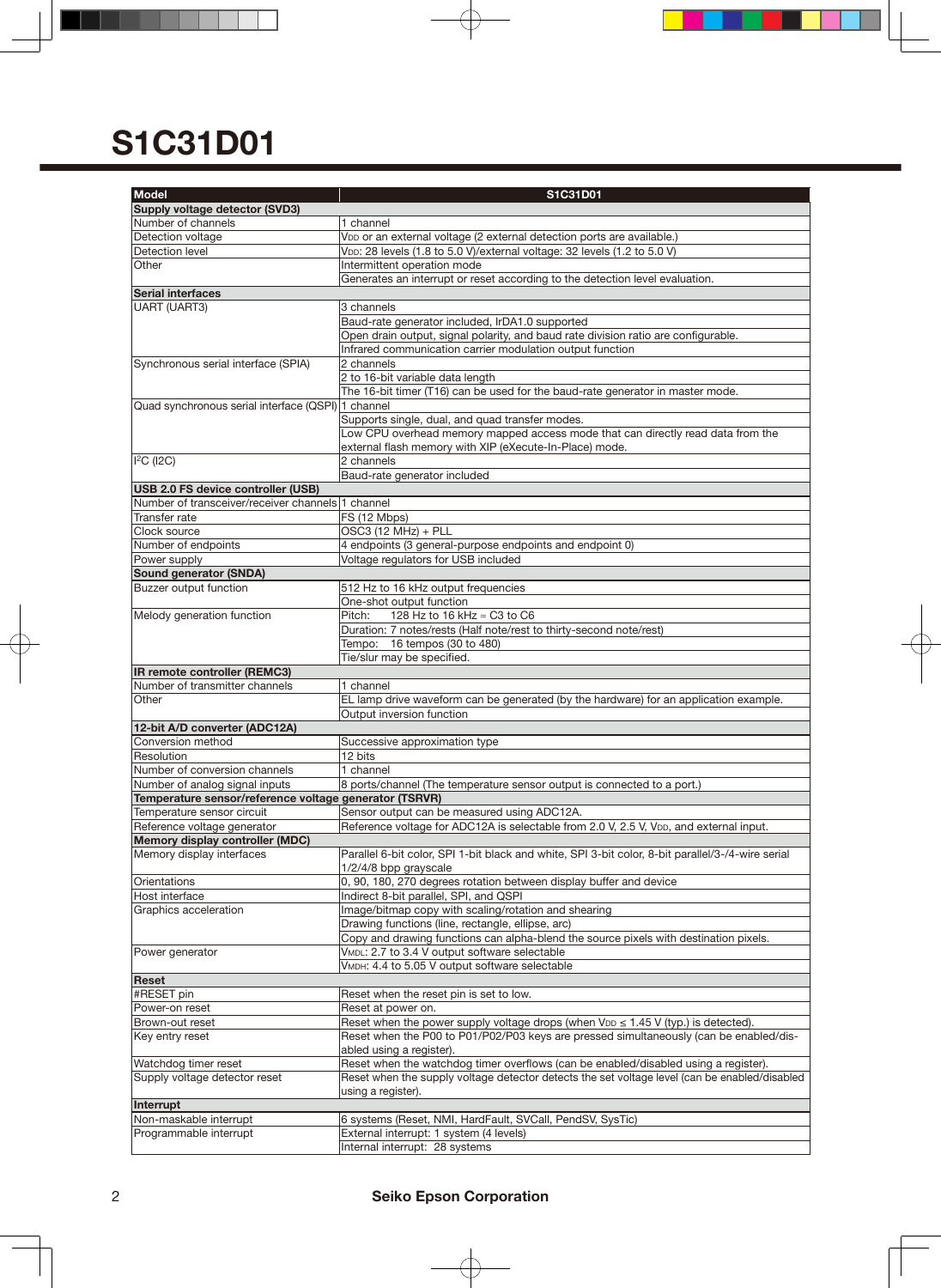| <b>Model</b>                                       |              | S1C31D01                                                                             |
|----------------------------------------------------|--------------|--------------------------------------------------------------------------------------|
| Power supply voltage                               |              |                                                                                      |
| V <sub>DD</sub> operating voltage                  | 1.8 to 5.5 V | * If V <sub>DD</sub> > 3.6 V, the V <sub>D1</sub> voltage mode must be set to mode0. |
| V <sub>DD</sub> operating voltage                  | 2.4 to 5.5 V | (when VPP is supplied externally)                                                    |
| for Flash programming                              | 2.7 to 5.5 V | (when VPP is generated internally)                                                   |
| V <sub>DD</sub> operating voltage                  | 2.0 to 5.5 V |                                                                                      |
| when generating MDC drive voltage                  |              |                                                                                      |
| HIFV <sub>DD</sub> operating voltage               | 1.8 to 5.5 V | (power supply voltage for host interface, P2 and P3 port groups)                     |
| V <sub>MDL</sub> voltage when supplying externally | 1.8 to 5.5 V | (required when MDC is not used)                                                      |
| <b>Operating temperature</b>                       |              |                                                                                      |
| Operating temperature range                        | -40 to 85 °C |                                                                                      |
| Current consumption (Typ. value)                   |              |                                                                                      |
| SLEEP mode <sup>*1</sup>                           | $0.46 \mu A$ | $IOSC = OFF$ , $OSC1 = OFF$ , $OSC3 = OFF$                                           |
|                                                    | $0.95 \mu A$ | $IOSC = OFF$ , $OSC1 = 32.768$ kHz (crystal oscillator), $OSC3 = OFF$ , RTCA = ON    |
| HALT mode *2                                       | 1.7 $\mu$ A  | $IOSC = OFF$ , $OSC1 = 32.768$ kHz (crystal oscillator), $OSC3 = OFF$                |
| <b>RUN</b> mode                                    | 250 µA/MHz   | $V_{D1}$ voltage mode = mode0, CPU = IOSC                                            |
|                                                    | 155 µA/MHz   | $V_{D1}$ voltage mode = mode1, CPU = IOSC                                            |
| <b>Shipping form</b>                               |              |                                                                                      |
|                                                    |              | VFBGA5HX-81 (size: $5 \times 5$ mm, ball pitch: 0.5 mm)                              |
| $\overline{2}$                                     | WCSP96       | (size: $4.45 \times 4.45$ mm, ball pitch: 0.4 mm)                                    |
| l3                                                 |              | TQFP14-80pin (size: $14 \times 14$ mm, pin pitch: 0.5 mm)                            |
| 4                                                  | Die form     | (pad pitch: 80 µm (min.))                                                            |

\*1 SLEEP mode refers to deep sleep mode in the Cortex®-M0+ processor.

\*2 HALT mode refers to sleep mode in the Cortex®-M0+ processor.

### ■ **BLOCK DIAGRAM**



\* Supply when MDC is not used.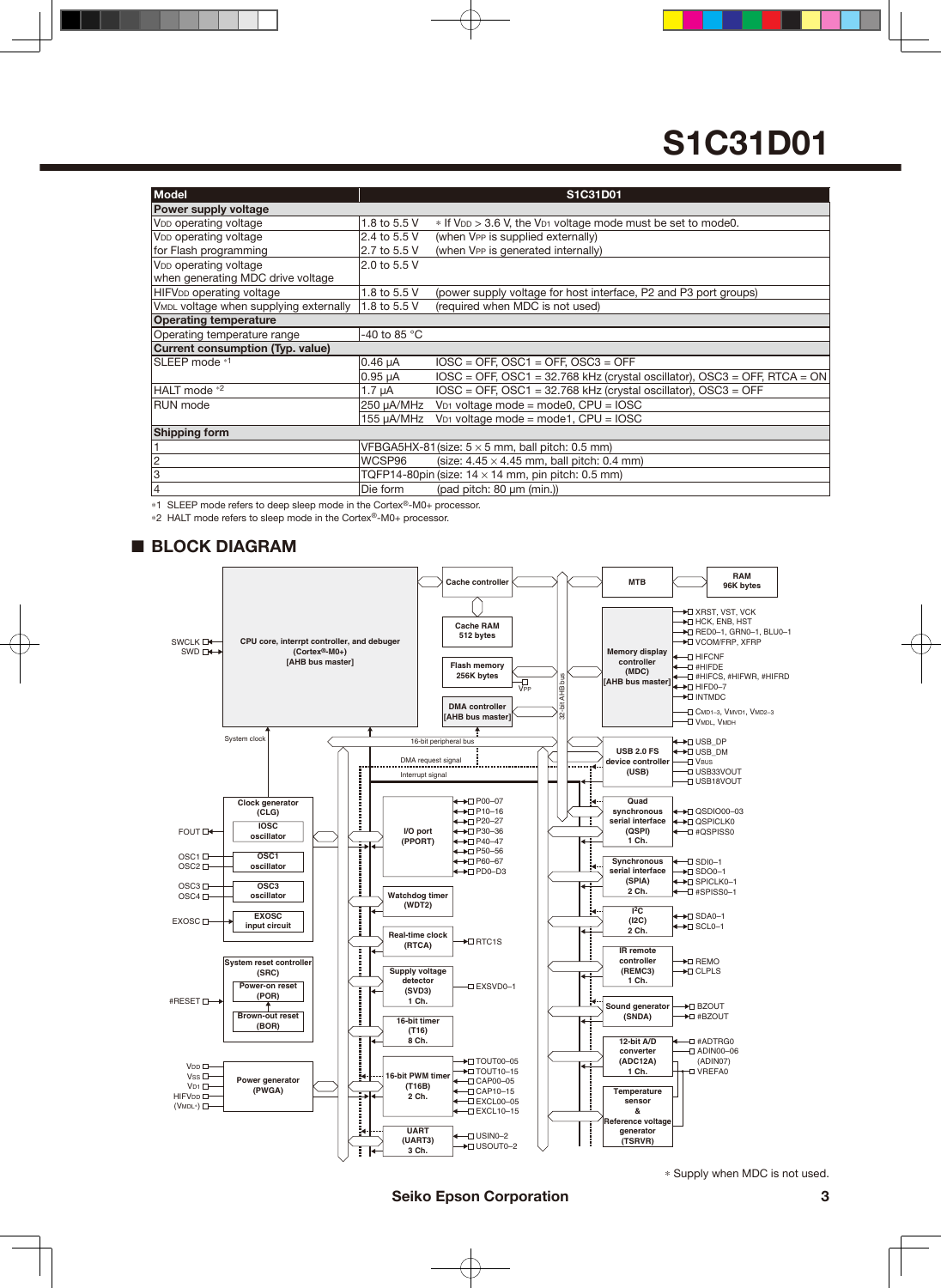### ■ **PIN CONFIGURATION DIAGRAMS**

#### **VFBGA5HX-81**





#### Top View

|              | 1                              | $\overline{2}$           | - 3                                | 4                                              | - 5                                                 | - 6                                                 | $\overline{7}$                                       | - 8                                                              | - 9                                                 |
|--------------|--------------------------------|--------------------------|------------------------------------|------------------------------------------------|-----------------------------------------------------|-----------------------------------------------------|------------------------------------------------------|------------------------------------------------------------------|-----------------------------------------------------|
| $\mathsf{A}$ | <b>P47</b><br><b>BLU0</b>      | <b>P45</b><br>GRN0       | <b>P42</b><br><b>HST</b>           | <b>P36</b><br><b>INTMDC</b><br>UPMUX           | <b>P33</b><br>HIFD <sub>5</sub><br><b>UPMUX</b>     | P31 -<br>HIFD3<br><b>UPMUX</b>                      | <b>P27</b><br>HIFD1<br>UPMUX                         | <b>P24</b><br>#HIFDE<br><b>UPMUX</b>                             | <b>P23</b><br>#HIFWR<br><b>UPMUX</b>                |
| B            | <b>P50</b><br>BLU <sub>1</sub> | P46<br>GRN1              | P43<br>RED <sub>0</sub>            | P35<br>HIFD7<br><b>UPMUX</b>                   | P32<br>HIFD4<br><b>UPMUX</b>                        | <b>P30</b><br>HIFD <sub>2</sub><br><b>UPMUX</b>     | P <sub>26</sub><br>HIFD <sub>0</sub><br><b>UPMUX</b> | <b>P22</b><br>#HIFRD<br><b>UPMUX</b>                             | P <sub>21</sub><br><b>#HIFCS</b><br><b>UPMUX</b>    |
| C            | <b>P52</b><br><b>ENB</b>       | <b>P51</b><br><b>HCK</b> | <b>P44</b><br>RED1                 | <b>P40</b><br><b>VCOM</b>                      | P34<br>HIFD6<br><b>UPMUX</b>                        | <b>HIFVDD</b>                                       | P <sub>25</sub><br><b>UPMUX</b>                      | <b>P20</b><br><b>HIFCNF</b><br>UPMUX                             | <b>P67</b><br>EXCL01                                |
| D            | <b>VMDL</b>                    | <b>P54</b><br><b>VST</b> | P <sub>53</sub>                    | <b>P41</b><br><b>XFRP</b>                      | <b>P66</b><br><b>FOUT</b>                           | P62<br>QSDIO01                                      | <b>P63</b><br>QSDIO02                                | <b>P65</b><br>#QSPISS0                                           | <b>P64</b><br>QSDIO03                               |
| ΕI           | <b>VMD3</b>                    | <b>VMDH</b>              | USB33VOUT P56                      | <b>VCK</b>                                     | P <sub>55</sub><br><b>XRST</b>                      | P16<br>EXCL11<br><b>UPMUX</b>                       | <b>V</b> <sub>PP</sub>                               | <b>P60</b><br><b>QSPICLK0</b>                                    | <b>P61</b><br>QSDIO00                               |
| F            | C <sub>MD3</sub>               | V <sub>MD2</sub>         | USB18VOUT P13                      | SPICLK1<br><b>UPMUX</b>                        | N.C.                                                | <b>SWCLK</b><br>P <sub>D0</sub>                     | <b>TEST</b>                                          | P <sub>14</sub><br><b>BZOUT</b><br><b>UPMUX</b><br><b>EXSVD0</b> | P <sub>15</sub><br>#ADTRG<br><b>UPMUX</b><br>EXSVD1 |
| G            | <b>VMVD1</b>                   | C <sub>MD2</sub>         | <b>P11</b><br>SDI1<br><b>UPMUX</b> | P <sub>12</sub><br>SDO <sub>1</sub><br>UPMUX   | <b>P00</b><br><b>UPMUX</b><br>VREFA0                | <b>P05</b><br>RTC <sub>1</sub> S<br>UPMUX<br>ADIN04 | V <sub>D1</sub>                                      | V <sub>DD</sub>                                                  | OSC <sub>2</sub>                                    |
| нI           | <b>V</b> <sub>BUS</sub>        | $C$ MD1                  | P10<br>#SPISS1<br>UPMUX            | P01<br>EXCL00<br><b>UPMUX</b><br>ADIN00        | <b>P04</b><br><b>CLPLS</b><br>UPMUX<br>ADIN03       | P06<br><b>EXOSC</b><br><b>UPMUX</b><br>ADIN05       | <b>SWD</b><br>PD <sub>1</sub>                        | #RESET                                                           | OSC <sub>1</sub>                                    |
| J            | <b>V</b> ss                    | USB_DM                   | USB_DP                             | <b>P02</b><br>EXCL10<br><b>UPMUX</b><br>ADIN01 | <b>P03</b><br><b>REMO</b><br><b>UPMUX</b><br>ADIN02 | <b>P07</b><br>#BZOUT<br><b>UPMUX</b><br>ADIN06      | PD <sub>2</sub><br>OSC <sub>3</sub>                  | PD <sub>3</sub><br>OSC <sub>4</sub>                              | Vss                                                 |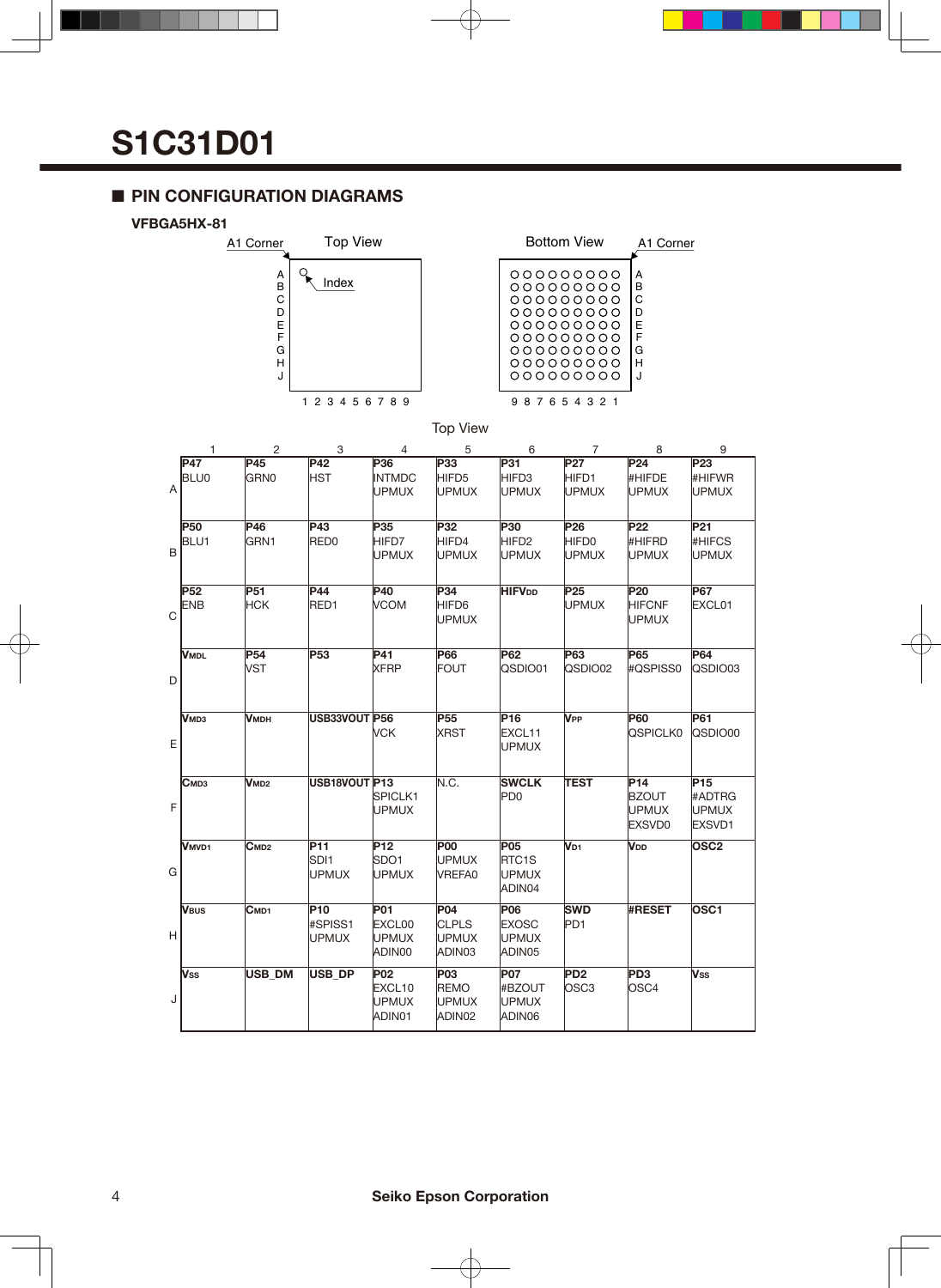|   | WCSP96                          |                                                 |                                                      |                                          |                               |                                                      |                                                                                                                      |                                                                   |                                                |                                                     |
|---|---------------------------------|-------------------------------------------------|------------------------------------------------------|------------------------------------------|-------------------------------|------------------------------------------------------|----------------------------------------------------------------------------------------------------------------------|-------------------------------------------------------------------|------------------------------------------------|-----------------------------------------------------|
|   |                                 | A1 Corner                                       |                                                      | <b>Top View</b>                          |                               |                                                      | <b>Bottom View</b>                                                                                                   |                                                                   | A1 Corner                                      |                                                     |
|   |                                 |                                                 | Α<br>$\sf B$<br>C<br>D<br>Ε<br>F<br>G<br>н<br>J<br>Κ | Index                                    |                               | 0000                                                 | 0000000000<br>000000000<br>0000000<br>000000000<br>0000 00000<br>0000000000<br>0000000000<br>0000000000<br>000000000 | Α<br>B<br>C<br>$\circ$<br>D<br>E<br>0000<br>F<br>G<br>H<br>J<br>Κ |                                                |                                                     |
|   |                                 |                                                 |                                                      | 1 2 3 4 5 6 7 8 9 10                     | <b>Top View</b>               |                                                      | 10987654321                                                                                                          |                                                                   |                                                |                                                     |
|   |                                 |                                                 |                                                      |                                          |                               |                                                      |                                                                                                                      |                                                                   |                                                |                                                     |
|   | 1<br>N.C.                       | $\overline{c}$<br>N.C.                          | 3<br>P53                                             | 4<br><b>VMDL</b>                         | 5<br><b>VMDH</b>              | 6<br>V <sub>MD2</sub>                                | $\overline{7}$<br>C <sub>MD1</sub>                                                                                   | 8<br><b>VMVD1</b>                                                 | 9<br>N.C.                                      | 10<br>N.C.                                          |
| A |                                 |                                                 |                                                      |                                          |                               |                                                      |                                                                                                                      |                                                                   |                                                |                                                     |
| B | N.C.                            | N.C.                                            | <b>P50</b><br>BLU1                                   | <b>P52</b><br><b>ENB</b>                 | <b>V</b> мрз                  | Смрз                                                 | C <sub>MD2</sub>                                                                                                     | USB33VOUT N.C.                                                    |                                                | N.C.                                                |
|   |                                 |                                                 |                                                      |                                          |                               |                                                      |                                                                                                                      |                                                                   |                                                |                                                     |
| C | P43<br>RED <sub>0</sub>         | <b>P44</b><br>RED1                              |                                                      | <b>P47</b><br><b>BLU0</b>                | <b>P51</b><br><b>HCK</b>      | P <sub>55</sub><br><b>XRST</b>                       | P <sub>56</sub><br><b>VCK</b>                                                                                        | USB18VOUT USB DM                                                  |                                                | <b>USB_DP</b>                                       |
| D | <b>P40</b><br><b>VCOM</b>       | <b>P41</b><br><b>XFRP</b>                       | P42<br><b>HST</b>                                    | P45<br><b>GRN0</b>                       | P46<br>GRN1                   | P <sub>54</sub><br><b>VST</b>                        | P <sub>10</sub><br>#SPISS1<br><b>UPMUX</b>                                                                           | <b>VBUS</b>                                                       | Vss                                            | P11<br>SDI <sub>1</sub><br><b>UPMUX</b>             |
|   | P34<br>HIFD6<br>E UPMUX         | P33<br>HIFD <sub>5</sub><br><b>UPMUX</b>        | P35<br>HIFD7<br><b>UPMUX</b>                         | P36<br><b>INTMDC</b><br><b>UPMUX</b>     |                               |                                                      | P <sub>12</sub><br>SDO <sub>1</sub><br><b>UPMUX</b>                                                                  | P <sub>13</sub><br>SPICLK1<br><b>UPMUX</b>                        | P01<br><b>EXCL00</b><br><b>UPMUX</b><br>ADIN00 | <b>P00</b><br>UPMUX<br>VREFA0                       |
| F | P32<br>HIFD4<br>UPMUX           | <b>P31</b><br>HIFD <sub>3</sub><br><b>UPMUX</b> | <b>P30</b><br>HIFD <sub>2</sub><br><b>UPMUX</b>      | P <sub>27</sub><br>HIFD1<br><b>UPMUX</b> | <b>P63</b><br>QSDIO02         |                                                      | P05<br>RTC <sub>1</sub> S<br><b>UPMUX</b><br>ADIN04                                                                  | <b>P04</b><br><b>CLPLS</b><br><b>UPMUX</b><br>ADIN03              | <b>P02</b><br>EXCL10<br><b>UPMUX</b><br>ADIN01 | <b>P03</b><br><b>REMO</b><br><b>UPMUX</b><br>ADIN02 |
| G | <b>HIFVDD</b>                   | P <sub>26</sub><br>HIFD0<br><b>UPMUX</b>        | P24<br>#HIFDE<br><b>UPMUX</b>                        | <b>P67</b><br>EXCL01                     | <b>P62</b><br>QSDIO01         | <b>TEST</b>                                          | <b>SWD</b><br>PD <sub>1</sub>                                                                                        | <b>SWCLK</b><br>PD <sub>0</sub>                                   | <b>P07</b><br>#BZOUT<br><b>UPMUX</b><br>ADIN06 | P06<br><b>EXOSC</b><br><b>UPMUX</b><br>ADIN05       |
| Н | P <sub>25</sub><br><b>UPMUX</b> | P <sub>23</sub><br>#HIFWR<br><b>UPMUX</b>       | P <sub>22</sub><br>#HIFRD<br><b>UPMUX</b>            | <b>P66</b><br><b>FOUT</b>                | <b>V</b> <sub>PP</sub>        | P14<br><b>BZOUT</b><br><b>UPMUX</b><br><b>EXSVD0</b> | <b>Vss</b>                                                                                                           | V <sub>D1</sub>                                                   | PD <sub>3</sub><br>OSC4                        | PD <sub>2</sub><br>OSC <sub>3</sub>                 |
| J | N.C.                            | N.C.                                            | P21<br><b>#HIFCS</b><br><b>UPMUX</b>                 | <b>P65</b><br>#QSPISS0                   | <b>P60</b><br><b>QSPICLK0</b> | P <sub>15</sub><br>#ADTRG<br><b>UPMUX</b><br>EXSVD1  | <b>V</b> <sub>DD</sub>                                                                                               | <b>#RESET</b>                                                     | N.C.                                           | N.C.                                                |
| Κ | N.C.                            | N.C.                                            | <b>P20</b><br><b>HIFCNF</b><br><b>UPMUX</b>          | <b>P64</b><br>QSDIO03                    | P61<br>QSDIO00                | P <sub>16</sub><br>EXCL11<br><b>UPMUX</b>            | OSC <sub>2</sub>                                                                                                     | OSC <sub>1</sub>                                                  | N.C.                                           | N.C.                                                |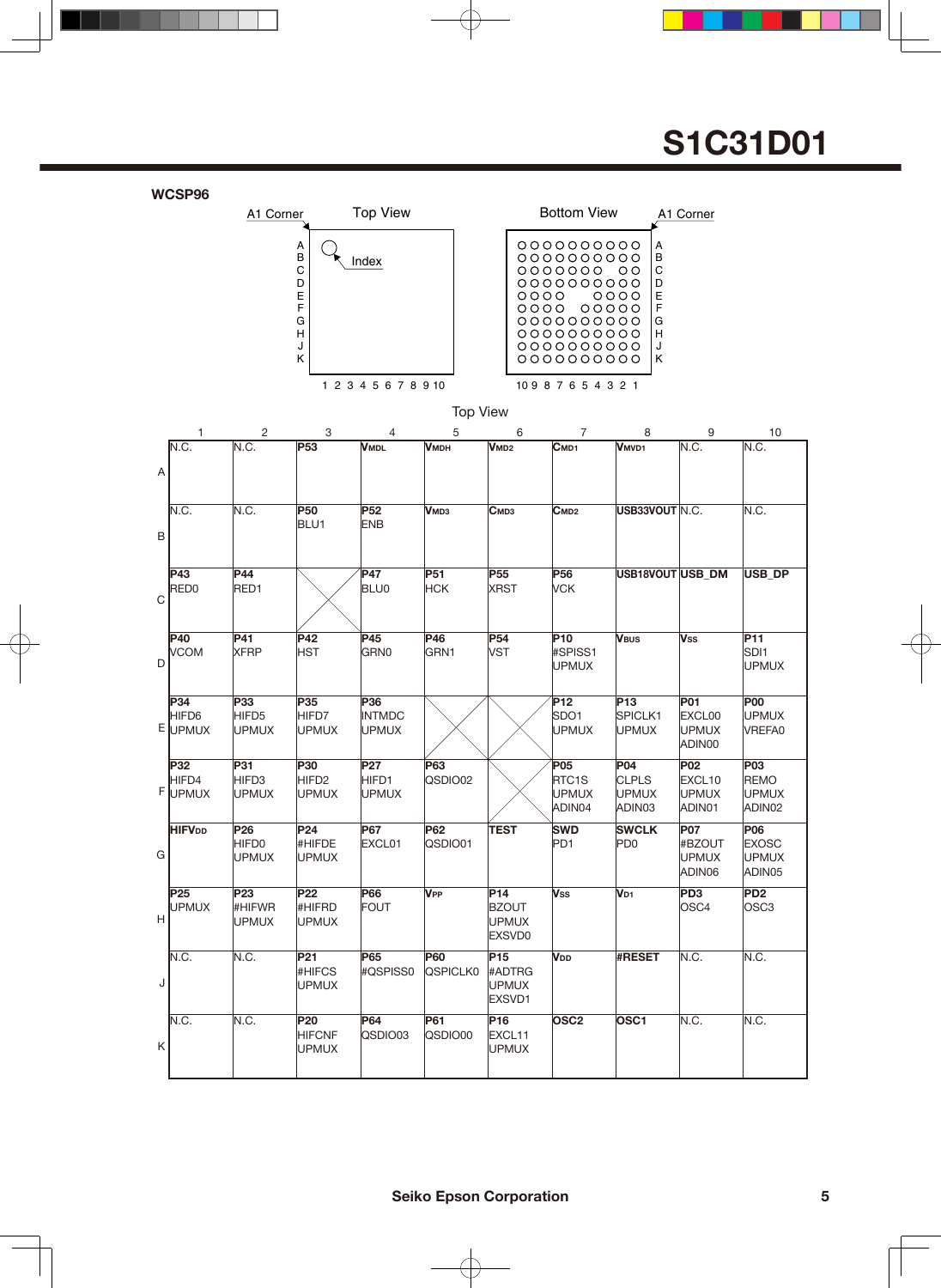#### **TQFP14-80pin**

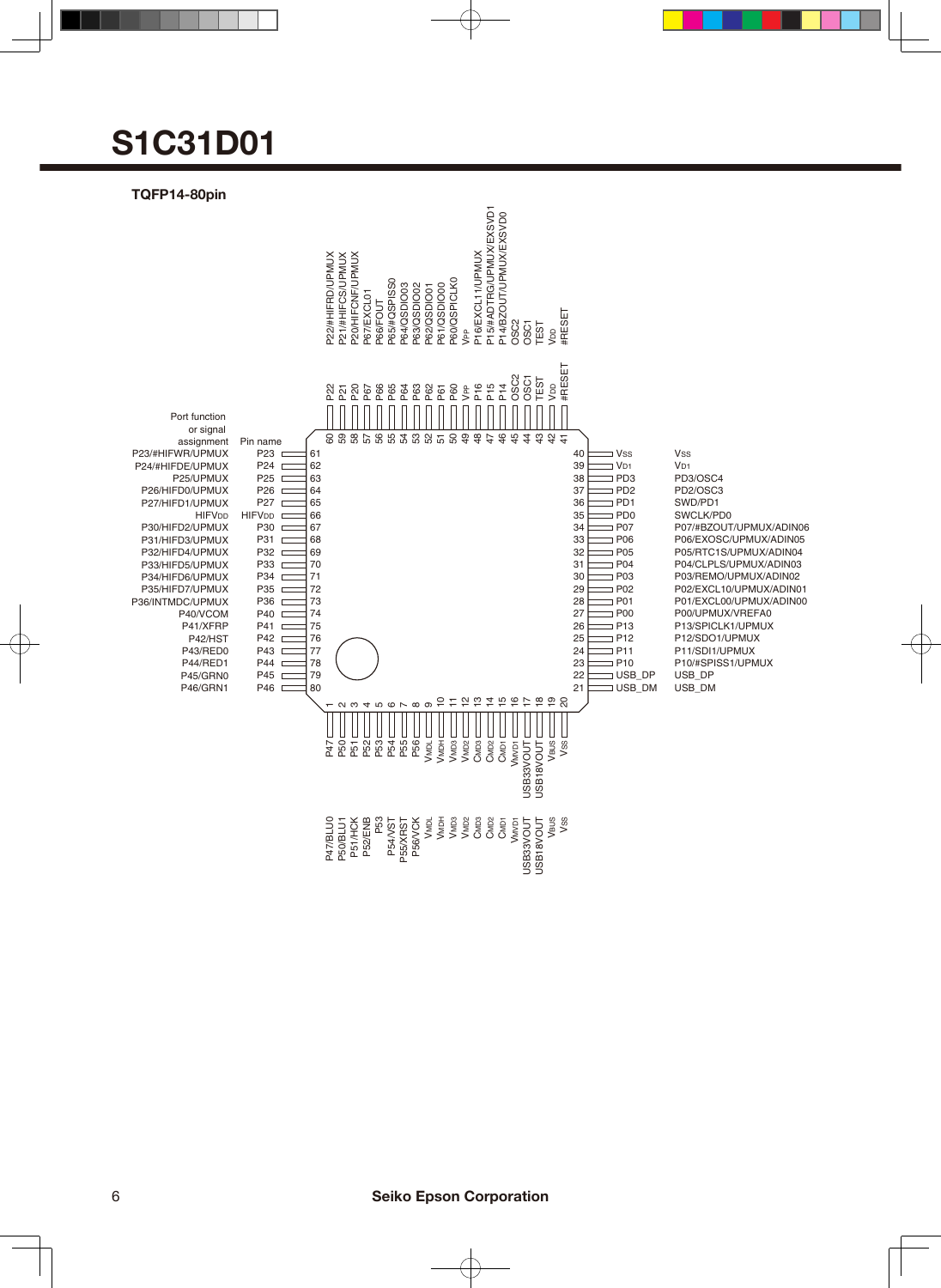| Chip                                                         |                                |              |                  |                  |                  |             |                 |                           |                        |                     |             |             |              |             |                                                 |                         |                                                                     |                     |                                                                                                                                                                                                                                                                                                                                                                                                       |                           |                 |                                    |                             |    |
|--------------------------------------------------------------|--------------------------------|--------------|------------------|------------------|------------------|-------------|-----------------|---------------------------|------------------------|---------------------|-------------|-------------|--------------|-------------|-------------------------------------------------|-------------------------|---------------------------------------------------------------------|---------------------|-------------------------------------------------------------------------------------------------------------------------------------------------------------------------------------------------------------------------------------------------------------------------------------------------------------------------------------------------------------------------------------------------------|---------------------------|-----------------|------------------------------------|-----------------------------|----|
|                                                              |                                |              | P22/#HIFRD/UPMUX | P21/#HIFCS/UPMUX | P20/HIFCNF/UPMUX | P67/EXCL01  | P66/FOUT        | P65/#QSPISS0              | P64/QSDIO03            | P63/QSDIO02         | P62/QSDIO01 | P61/QSDIO00 | P60/QSPICLK0 | <b>S</b>    | P16/EXCL11/UPMUX                                | P15/#ADTRG/UPMUX/EXSVD1 | P14/BZOUT/UPMUX/EXSVD0                                              | <b>OSC2</b><br>OSC1 | TEST                                                                                                                                                                                                                                                                                                                                                                                                  | V <sub>DD</sub><br>#RESET |                 |                                    |                             |    |
|                                                              |                                |              | P22              | P <sub>21</sub>  | P <sub>20</sub>  | P67         | P66             | P65                       | P64                    | P63                 | P62         | P61         | P60          | <b>J</b> PP | P <sub>16</sub>                                 | P <sub>15</sub>         | P14                                                                 | <b>OSC2</b><br>OSC1 | TEST                                                                                                                                                                                                                                                                                                                                                                                                  | VDD<br>#RESET             |                 |                                    |                             |    |
|                                                              |                                |              | $\Box$           | □                | □                | $\Box$      | □               | □                         | $\Box$                 | □                   | □           | □           | □            | $\Box$      | $\Box$                                          | $\Box$                  | $\Box$                                                              | $\Box$ Box          | $\Box$                                                                                                                                                                                                                                                                                                                                                                                                | $\Box$                    |                 |                                    |                             |    |
| Port function<br>or signal<br>assignment<br>P23/#HIFWR/UPMUX | Pad<br>name<br>P <sub>23</sub> | $\Box$ 65    | 84               | 63               | 8                | 67          | 8               | 59                        | 8                      | 57                  | 56          | 55          | £            | S3          | S.                                              | 5                       | ${\tt S0}$                                                          | 99                  | 4 \$ \$                                                                                                                                                                                                                                                                                                                                                                                               |                           | 44 □            | Vss                                | Vss                         |    |
| P24/#HIFDE/UPMUX                                             | P <sub>24</sub>                | $\Box$ 66    |                  |                  |                  |             |                 |                           |                        |                     |             |             |              |             |                                                 |                         |                                                                     |                     |                                                                                                                                                                                                                                                                                                                                                                                                       |                           | 43 □<br>42 □    | V <sub>D1</sub><br>PD <sub>3</sub> | V <sub>D1</sub><br>PD3/OSC4 |    |
| P25/UPMUX                                                    | P <sub>25</sub>                | $\square$ 67 |                  |                  |                  |             |                 |                           |                        |                     |             |             |              |             |                                                 |                         |                                                                     |                     |                                                                                                                                                                                                                                                                                                                                                                                                       |                           | $41$ $\Box$     | PD <sub>2</sub>                    | PD2/OSC3                    |    |
| P26/HIFD0/UPMUX                                              | P <sub>26</sub>                | $\Box$ 68    |                  |                  |                  |             |                 |                           |                        |                     |             |             |              |             |                                                 |                         |                                                                     |                     |                                                                                                                                                                                                                                                                                                                                                                                                       |                           | 40 □            | PD <sub>1</sub>                    | SWD/PD1                     |    |
| P27/HIFD1/UPMUX                                              | P <sub>27</sub>                | $\Box$ 69    |                  |                  |                  |             |                 |                           |                        |                     |             |             |              |             |                                                 |                         |                                                                     |                     |                                                                                                                                                                                                                                                                                                                                                                                                       |                           | 39 <sup>1</sup> | P <sub>D</sub> <sub>0</sub>        | SWCLK/PD0                   |    |
| <b>HIFVDD</b>                                                | <b>HIFVDD</b>                  | $\square$ 70 |                  |                  |                  |             |                 |                           |                        |                     |             |             |              |             |                                                 |                         |                                                                     |                     |                                                                                                                                                                                                                                                                                                                                                                                                       |                           | 38              | P07                                | P07/#BZOUT/UPMUX/ADIN06     |    |
| P30/HIFD2/UPMUX                                              | P30                            | $\square$ 71 |                  |                  |                  |             |                 |                           |                        |                     |             |             |              |             |                                                 |                         |                                                                     |                     |                                                                                                                                                                                                                                                                                                                                                                                                       |                           | 37 <sup>0</sup> | P06                                | P06/EXOSC/UPMUX/ADIN05      |    |
| P31/HIFD3/UPMUX                                              | P31                            | $\square$ 72 |                  |                  |                  |             |                 |                           |                        |                     |             |             |              |             |                                                 |                         |                                                                     |                     |                                                                                                                                                                                                                                                                                                                                                                                                       |                           | $36\Box$        | P05                                | P05/RTC1S/UPMUX/ADIN04      |    |
| P32/HIFD4/UPMUX                                              | P32                            | $\square$ 73 |                  |                  |                  |             |                 |                           |                        |                     |             | Υ           |              |             |                                                 |                         |                                                                     |                     |                                                                                                                                                                                                                                                                                                                                                                                                       |                           | $35\Box$        | P04                                | P04/CLPLS/UPMUX/ADIN03      |    |
| P33/HIFD5/UPMUX                                              | P33                            | $\square$ 74 |                  |                  |                  |             |                 |                           |                        |                     |             |             |              |             |                                                 |                         |                                                                     |                     |                                                                                                                                                                                                                                                                                                                                                                                                       |                           | $34\square$     | P03                                | P03/REMO/UPMUX/ADIN02       | m  |
| P34/HIFD6/UPMUX                                              | P34                            | $\square$ 75 |                  |                  |                  |             |                 |                           |                        |                     |             |             | (0, 0)       | ► х         |                                                 |                         |                                                                     |                     |                                                                                                                                                                                                                                                                                                                                                                                                       |                           | 33 <sup>2</sup> | P02                                | P02/EXCL10/UPMUX/ADIN01     | 45 |
| P35/HIFD7/UPMUX                                              | P35                            | $\square$ 76 |                  |                  |                  |             |                 |                           |                        |                     |             |             |              |             |                                                 |                         |                                                                     |                     |                                                                                                                                                                                                                                                                                                                                                                                                       |                           | $32\square$     | P01                                | P01/EXCL00/UPMUX/ADIN00     |    |
| P36/INTMDC/UPMUX                                             | P36                            | $\Box$ 77    |                  |                  |                  |             |                 |                           |                        |                     |             |             |              |             |                                                 |                         |                                                                     |                     |                                                                                                                                                                                                                                                                                                                                                                                                       |                           | $31$ $\Box$     | P00                                | P00/UPMUX/VREFA0            |    |
| P40/VCOM                                                     | P40                            | $\square$ 78 |                  |                  |                  |             |                 |                           |                        |                     |             |             |              |             |                                                 |                         |                                                                     |                     |                                                                                                                                                                                                                                                                                                                                                                                                       |                           | 30 <sup>2</sup> | P <sub>13</sub>                    | P13/SPICLK1/UPMUX           |    |
| P41/XFRP                                                     | P41                            | $\square$ 79 |                  |                  |                  |             |                 |                           |                        |                     |             |             |              |             |                                                 |                         |                                                                     |                     |                                                                                                                                                                                                                                                                                                                                                                                                       |                           | 29 □            | P <sub>12</sub>                    | P12/SDO1/UPMUX              |    |
| P42/HST                                                      | P42                            | $\square$ 80 |                  |                  |                  |             |                 |                           |                        |                     |             |             |              |             |                                                 |                         |                                                                     |                     |                                                                                                                                                                                                                                                                                                                                                                                                       |                           | 28              | P11                                | P11/SDI1/UPMUX              |    |
| P43/RED0                                                     | P43                            | $\square$ 81 |                  |                  |                  |             |                 |                           |                        |                     |             |             |              |             |                                                 |                         |                                                                     |                     |                                                                                                                                                                                                                                                                                                                                                                                                       |                           | 27 <sup>2</sup> | P <sub>10</sub>                    | P10/#SPISS1/UPMUX           |    |
| P44/RED1                                                     | P44                            | $\Box$ 82    |                  |                  |                  |             |                 |                           |                        |                     |             |             |              |             |                                                 |                         |                                                                     |                     |                                                                                                                                                                                                                                                                                                                                                                                                       |                           |                 |                                    |                             |    |
| P45/GRN0                                                     | P45                            | $\square$ 83 |                  |                  |                  |             |                 |                           |                        |                     |             |             |              |             |                                                 |                         |                                                                     |                     |                                                                                                                                                                                                                                                                                                                                                                                                       |                           | $26\Box$<br>25  | USB_DP<br>N.C.                     | USB_DP<br>N.C.              |    |
| P46/GRN1                                                     | P46                            | $\square$ 84 |                  |                  |                  |             |                 |                           |                        |                     |             |             |              |             |                                                 |                         |                                                                     |                     |                                                                                                                                                                                                                                                                                                                                                                                                       |                           | $24\square$     | USB_DM                             | USB_DM                      |    |
|                                                              |                                |              | $\Box$           | $\sum_{i=1}^{n}$ | S<br>□           | 4<br>$\Box$ | S<br>$\Box$     | $\mathbf \circ$<br>$\Box$ | $\overleftarrow{\Box}$ | $^\infty$<br>$\Box$ |             |             |              |             | opthathe<br><b>NNO 00000</b>                    | $\overline{17}$         | $\begin{array}{c} \mathfrak{g} \\ \mathfrak{g} \\ \Box \end{array}$ |                     | $\begin{array}{c} 8\  \  \, 5\  \  \, 8 \\ \rule{0pt}{0pt} \rule{0pt}{0pt} \rule{0pt}{0pt} \rule{0pt}{0pt} \rule{0pt}{0pt} \rule{0pt}{0pt} \rule{0pt}{0pt} \rule{0pt}{0pt} \rule{0pt}{0pt} \rule{0pt}{0pt} \rule{0pt}{0pt} \rule{0pt}{0pt} \rule{0pt}{0pt} \rule{0pt}{0pt} \rule{0pt}{0pt} \rule{0pt}{0pt} \rule{0pt}{0pt} \rule{0pt}{0pt} \rule{0pt}{0pt} \rule{0pt}{0pt} \rule{0pt}{0pt} \rule{0pt$ |                           | 23<br>$\Box$    |                                    |                             |    |
|                                                              |                                |              |                  |                  |                  |             |                 |                           |                        |                     |             |             |              |             |                                                 |                         |                                                                     |                     |                                                                                                                                                                                                                                                                                                                                                                                                       |                           |                 |                                    |                             |    |
|                                                              |                                |              | P47              | P50              | P51              | P52         | P53             | P54                       | P55                    | P56                 |             |             |              |             | <b>BEBRIDE<br/>SERGER<br/>SERGER<br/>SERGER</b> | $\frac{c}{\alpha}$      | $\frac{C}{Z}$                                                       | <b>USB33VOUT</b>    | USB18VOUT<br>$\mathop \mathrm{g}\nolimits$                                                                                                                                                                                                                                                                                                                                                            | VBUS                      | Vss             |                                    |                             |    |
|                                                              |                                |              | P47/BLU0         | P50/BLU1         | P51/HCK          | P52/ENB     | P <sub>53</sub> | P54/VST                   | P55/XRST               | P56/VCK             |             |             |              |             |                                                 | $\frac{0}{2}$           | C.<br>Z                                                             | <b>USB33VOUT</b>    | <b>USB18VOUT</b><br>$\frac{C}{Z}$                                                                                                                                                                                                                                                                                                                                                                     | VBUS                      | Vss             |                                    |                             |    |
|                                                              |                                |              |                  |                  |                  |             |                 |                           |                        |                     |             | 4.45 mm     |              |             |                                                 |                         |                                                                     |                     |                                                                                                                                                                                                                                                                                                                                                                                                       |                           |                 |                                    |                             |    |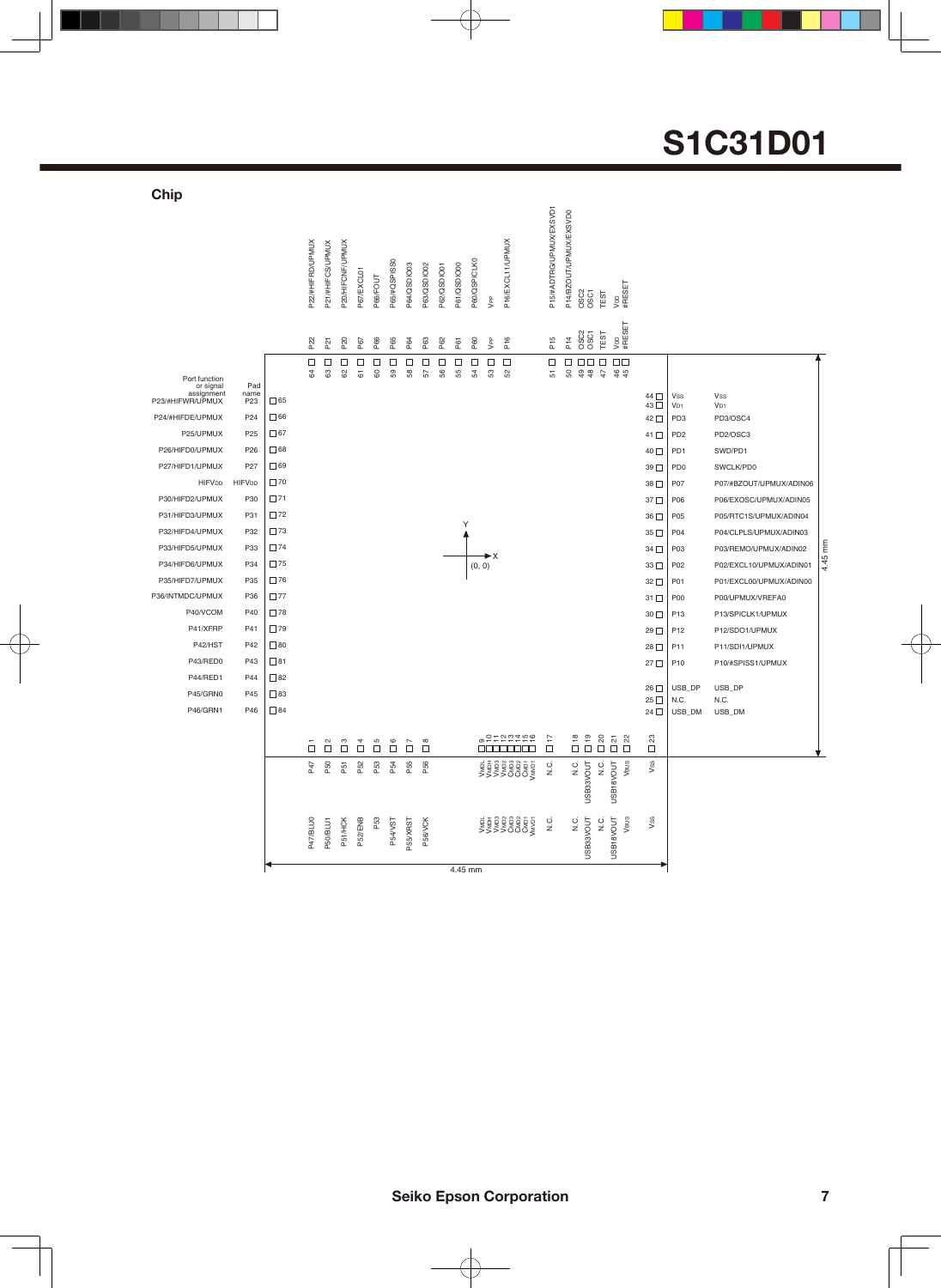### ■ **PIN DESCRIPTIONS**

#### **Symbol meanings**

Assigned signal: The signal listed at the top of each pin is assigned in the initial state. The pin function must be switched via software to assign another signal (see the "I/O Ports" chapter).

| $I/O$ :                       | I           | $=$ Input                                |
|-------------------------------|-------------|------------------------------------------|
|                               | 0           | $=$ Output                               |
|                               | 1/O         | $=$ Input/output                         |
|                               | Ρ           | = Power supply                           |
|                               | A           | = Analog signal                          |
|                               | Hi-Z        | $=$ High impedance state                 |
| Initial state:                | l (Pull-up) | $=$ Input with pulled up                 |
|                               |             | $I$ (Pull-down) = Input with pulled down |
|                               | Hi-Z        | $=$ High impedance state                 |
|                               | O(H)        | $=$ High level output                    |
|                               | O(L)        | $=$ Low level output                     |
| Tolerant fail-safe structure: |             |                                          |

 $\checkmark$  = Over voltage tolerant fail-safe type I/O cell included (see the "I/O Ports" chapter) The over voltage tolerant fail-safe type I/O cell allows interfacing without passing unnecessary current even if a voltage exceeding VDD is applied to the port. Also unnecessary current is not consumed when the port is externally biased without supplying VDD.

| Pin name              | Assigned<br>signal | I/O            | <b>Initial state</b>     | <b>Tolerant</b><br>fail-safe<br>structure | <b>Function</b>                                                                                                           |
|-----------------------|--------------------|----------------|--------------------------|-------------------------------------------|---------------------------------------------------------------------------------------------------------------------------|
| V <sub>DD</sub>       | V <sub>DD</sub>    | P              |                          |                                           | Power supply (+)                                                                                                          |
| <b>Vss</b>            | Vss                | P              | $\equiv$                 |                                           | <b>GND</b>                                                                                                                |
| <b>V<sub>PP</sub></b> | V <sub>PP</sub>    | P              | $\overline{\phantom{0}}$ |                                           | Power supply for Flash programming                                                                                        |
| $V_{D1}$              | V <sub>D1</sub>    | A              | $\overline{\phantom{0}}$ | $\overline{\phantom{0}}$                  | V <sub>D1</sub> regulator output                                                                                          |
| V <sub>MVD1</sub>     | V <sub>MVD1</sub>  | A              | -                        |                                           | MDC power supply booster capacitor connect pin                                                                            |
| $CMD1-3$              | $C$ MD1–3          | A              | $\overline{\phantom{0}}$ |                                           | MDC power supply booster capacitor connect pins                                                                           |
| $VMD2-3$              | $VMD2-3$           | A              | $\overline{\phantom{0}}$ |                                           | MDC power supply booster output                                                                                           |
| <b>VMDL</b>           | VMDL               | P              |                          |                                           | Memory display drive voltage output (2.7 to 3.4 V)<br>* I/O power supply (for P4 and P5 port groups) when MDC is not used |
| <b>VMDH</b>           | <b>V</b> мрн       | P              | -                        | $\qquad \qquad -$                         | Memory display drive voltage output (4.4 to 5.05 V)                                                                       |
| <b>HIFVDD</b>         | <b>HIFVDD</b>      | P              | $\overline{\phantom{0}}$ |                                           | Host interface and I/O power supply (for P2 and P3 port groups)                                                           |
| OSC1                  | OSC <sub>1</sub>   | $\overline{A}$ | $\overline{\phantom{0}}$ | $\overline{\phantom{0}}$                  | OSC1 oscillator circuit input                                                                                             |
| OSC <sub>2</sub>      | OSC <sub>2</sub>   | A              |                          |                                           | OSC1 oscillator circuit output                                                                                            |
| <b>TEST</b>           | <b>TEST</b>        |                | I (Pull-down)            |                                           | Test mode enable input                                                                                                    |
| #RESET                | #RESET             | J.             | I (Pull-up)              | $\overline{\phantom{0}}$                  | Reset input                                                                                                               |
| <b>P00</b>            | P00                | 1/O            | Hi-Z                     |                                           | I/O port                                                                                                                  |
|                       | <b>UPMUX</b>       | 1/O            |                          |                                           | User-selected I/O (universal port multiplexer)                                                                            |
|                       | <b>VREFA0</b>      | A              |                          |                                           | 12-bit A/D converter Ch.0 reference voltage input                                                                         |
| P01                   | P01                | 1/O            | $Hi-Z$                   |                                           | I/O port                                                                                                                  |
|                       | EXCL00             | 1              |                          |                                           | 16-bit PWM timer Ch.0 event counter input 0                                                                               |
|                       | <b>UPMUX</b>       | I/O            |                          |                                           | User-selected I/O (universal port multiplexer)                                                                            |
|                       | ADIN00             | A              |                          |                                           | 12-bit A/D converter Ch.0 analog signal input 0                                                                           |
| P <sub>02</sub>       | P <sub>02</sub>    | 1/O            | $Hi-Z$                   |                                           | I/O port                                                                                                                  |
|                       | EXCL10             |                |                          |                                           | 16-bit PWM timer Ch.1 event counter input 0                                                                               |
|                       | <b>UPMUX</b>       | 1/O            |                          |                                           | User-selected I/O (universal port multiplexer)                                                                            |
|                       | ADIN01             | Α              |                          |                                           | 12-bit A/D converter Ch.0 analog signal input 1                                                                           |
| P <sub>03</sub>       | P03                | 1/O            | $Hi-Z$                   |                                           | I/O port                                                                                                                  |
|                       | <b>REMO</b>        | O              |                          |                                           | IR remote controller transmit data output                                                                                 |
|                       | <b>UPMUX</b>       | 1/O            |                          |                                           | User-selected I/O (universal port multiplexer)                                                                            |
|                       | ADIN02             | A              |                          |                                           | 12-bit A/D converter Ch.0 analog signal input 2                                                                           |
| P04                   | P04                | 1/O            | $Hi-Z$                   |                                           | I/O port                                                                                                                  |
|                       | <b>CLPLS</b>       | O              |                          |                                           | IR remote controller clear pulse output                                                                                   |
|                       | <b>UPMUX</b>       | 1/O            |                          |                                           | User-selected I/O (universal port multiplexer)                                                                            |
|                       | ADIN03             | A              |                          |                                           | 12-bit A/D converter Ch.0 analog signal input 3                                                                           |
| <b>P05</b>            | P <sub>05</sub>    | 1/O            | $Hi-Z$                   |                                           | I/O port                                                                                                                  |
|                       | RTC <sub>1</sub> S | O              |                          |                                           | Real-time clock 1-second cycle pulse output                                                                               |
|                       | <b>UPMUX</b>       | 1/O            |                          |                                           | User-selected I/O (universal port multiplexer)                                                                            |
|                       | ADIN04             | A              |                          |                                           | 12-bit A/D converter Ch.0 analog signal input 4                                                                           |

### 8 **Seiko Epson Corporation**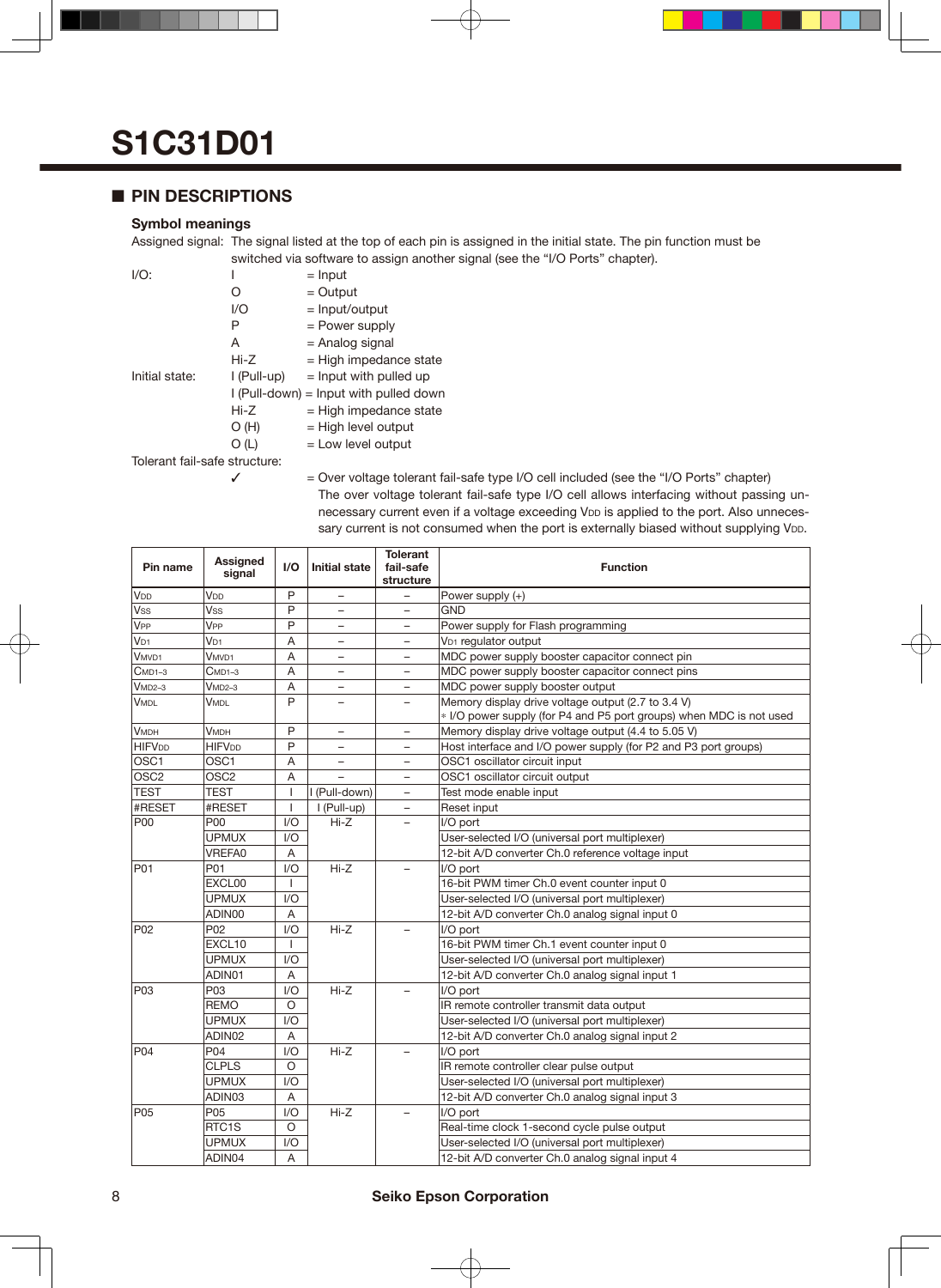| Pin name        | Assigned<br>signal | I/O            | <b>Initial state</b> | <b>Tolerant</b><br>fail-safe<br>structure | <b>Function</b>                                            |
|-----------------|--------------------|----------------|----------------------|-------------------------------------------|------------------------------------------------------------|
| P06             | P06                | I/O            | $Hi-Z$               |                                           | I/O port                                                   |
|                 | <b>EXOSC</b>       |                |                      |                                           | Clock generator external clock input                       |
|                 | <b>UPMUX</b>       | I/O            |                      |                                           | User-selected I/O (universal port multiplexer)             |
|                 | ADIN05             | A              |                      |                                           | 12-bit A/D converter Ch.0 analog signal input 5            |
| P07             | P07                | 1/O            | $Hi-Z$               |                                           | I/O port                                                   |
|                 | #BZOUT             | O              |                      |                                           | Sound generator inverted output                            |
|                 | <b>UPMUX</b>       | 1/O            |                      |                                           | User-selected I/O (universal port multiplexer)             |
|                 | ADIN06             | A              |                      |                                           | 12-bit A/D converter Ch.0 analog signal input 6            |
| P <sub>10</sub> | P <sub>10</sub>    | I/O            | $Hi-Z$               |                                           | I/O port                                                   |
|                 | #SPISS1            | $\mathbf{I}$   |                      |                                           | Synchronous serial interface Ch.1 slave-select input       |
|                 | <b>UPMUX</b>       | I/O            |                      |                                           | User-selected I/O (universal port multiplexer)             |
| P <sub>11</sub> | P11                | I/O            | Hi-Z                 |                                           | I/O port                                                   |
|                 | SDI <sub>1</sub>   | $\mathbf{I}$   |                      |                                           |                                                            |
|                 | <b>UPMUX</b>       |                |                      |                                           | Synchronous serial interface Ch.1 data input               |
|                 |                    | I/O            |                      |                                           | User-selected I/O (universal port multiplexer)             |
| P <sub>12</sub> | P <sub>12</sub>    | I/O            | Hi-Z                 |                                           | I/O port                                                   |
|                 | SDO <sub>1</sub>   | $\circ$        |                      |                                           | Synchronous serial interface Ch.1 data output              |
|                 | <b>UPMUX</b>       | 1/O            |                      |                                           | User-selected I/O (universal port multiplexer)             |
| P <sub>13</sub> | P <sub>13</sub>    | I/O            | $Hi-Z$               |                                           | I/O port                                                   |
|                 | SPICLK1            | I/O            |                      |                                           | Synchronous serial interface Ch.1 clock input/output       |
|                 | <b>UPMUX</b>       | I/O            |                      |                                           | User-selected I/O (universal port multiplexer)             |
| P <sub>14</sub> | P14                | 1/O            | Hi-Z                 | ✓                                         | I/O port                                                   |
|                 | <b>BZOUT</b>       | O              |                      |                                           | Sound generator output                                     |
|                 | <b>UPMUX</b>       | 1/O            |                      |                                           | User-selected I/O (universal port multiplexer)             |
|                 | EXSVD0             | Α              |                      |                                           | Supply voltage detector external voltage detection input 0 |
| P <sub>15</sub> | P <sub>15</sub>    | 1/O            | Hi-Z                 | ✓                                         | I/O port                                                   |
|                 | #ADTRG             | $\mathbf{I}$   |                      |                                           | 12-bit A/D converter Ch.0 trigger input                    |
|                 | <b>UPMUX</b>       | 1/O            |                      |                                           | User-selected I/O (universal port multiplexer)             |
|                 | EXSVD1             | Α              |                      |                                           | Supply voltage detector external voltage detection input 1 |
| P <sub>16</sub> | P <sub>16</sub>    | I/O            | $Hi-Z$               |                                           | I/O port                                                   |
|                 | EXCL11             | $\overline{1}$ |                      |                                           | 16-bit PWM timer Ch.1 event counter input 1                |
|                 | <b>UPMUX</b>       | I/O            |                      |                                           | User-selected I/O (universal port multiplexer)             |
| P <sub>20</sub> | P20                | I/O            | $Hi-Z$               |                                           | I/O port                                                   |
|                 | <b>HIFCNF</b>      | $\mathbf{I}$   |                      |                                           |                                                            |
|                 | <b>UPMUX</b>       |                |                      |                                           | Host interface configuration input                         |
|                 |                    | I/O            |                      |                                           | User-selected I/O (universal port multiplexer)             |
| P <sub>21</sub> | P <sub>21</sub>    | 1/O            | Hi-Z                 | $\overline{\phantom{0}}$                  | I/O port                                                   |
|                 | #HIFCS             | $\mathbf{I}$   |                      |                                           | Indirect 8-bit host interface chip-select input            |
|                 | <b>UPMUX</b>       | 1/O            |                      |                                           | User-selected I/O (universal port multiplexer)             |
| P <sub>22</sub> | P22                | 1/O            | Hi-Z                 |                                           | I/O port                                                   |
|                 | #HIFRD             | $\mathbf{I}$   |                      |                                           | Indirect 8-bit host interface read input                   |
|                 | <b>UPMUX</b>       | 1/O            |                      |                                           | User-selected I/O (universal port multiplexer)             |
| P <sub>23</sub> | P <sub>23</sub>    | 1/O            | Hi-Z                 |                                           | I/O port                                                   |
|                 | #HIFWR             | J.             |                      |                                           | Indirect 8-bit host interface write input                  |
|                 | (HSPICLK)          |                |                      |                                           | (SPI/QSPI host interface clock input)                      |
|                 | <b>UPMUX</b>       | I/O            |                      |                                           | User-selected I/O (universal port multiplexer)             |
| P <sub>24</sub> | P <sub>24</sub>    | 1/O            | Hi-Z                 |                                           | I/O port                                                   |
|                 | #HIFDE             | I.             |                      |                                           | Indirect 8-bit host interface device enable input          |
|                 | (#HSPISS)          |                |                      |                                           | (SPI/QSPI host interface slave-select input)               |
|                 | <b>UPMUX</b>       | I/O            |                      |                                           | User-selected I/O (universal port multiplexer)             |
| P <sub>25</sub> | P <sub>25</sub>    | I/O            | Hi-Z                 | -                                         | I/O port                                                   |
|                 | <b>UPMUX</b>       | I/O            |                      |                                           | User-selected I/O (universal port multiplexer)             |
| P <sub>26</sub> | P <sub>26</sub>    | I/O            | Hi-Z                 |                                           | I/O port                                                   |
|                 | HIFD0              | I/O            |                      |                                           | Indirect 8-bit host interface D0 input/output              |
|                 | (HSPID0)           |                |                      |                                           | (SPI/QSPI host interface data input/output)                |
|                 | <b>UPMUX</b>       | I/O            |                      |                                           | User-selected I/O (universal port multiplexer)             |
| P27             | P <sub>2</sub> 7   | I/O            | Hi-Z                 |                                           | I/O port                                                   |
|                 | HIFD1              | I/O            |                      |                                           | Indirect 8-bit host interface D1 input/output              |
|                 | (HSPID1)           |                |                      |                                           | (SPI/QSPI host interface data input/output)                |
|                 | <b>UPMUX</b>       | 1/O            |                      |                                           | User-selected I/O (universal port multiplexer)             |
| P30             | P30                | I/O            | Hi-Z                 |                                           | I/O port                                                   |
|                 | HIFD <sub>2</sub>  | I/O            |                      |                                           | Indirect 8-bit host interface D2 input/output              |
|                 | (HSPID2)           |                |                      |                                           | (SPI/QSPI host interface data input/output)                |
|                 | <b>UPMUX</b>       | I/O            |                      |                                           | User-selected I/O (universal port multiplexer)             |
|                 |                    |                |                      |                                           |                                                            |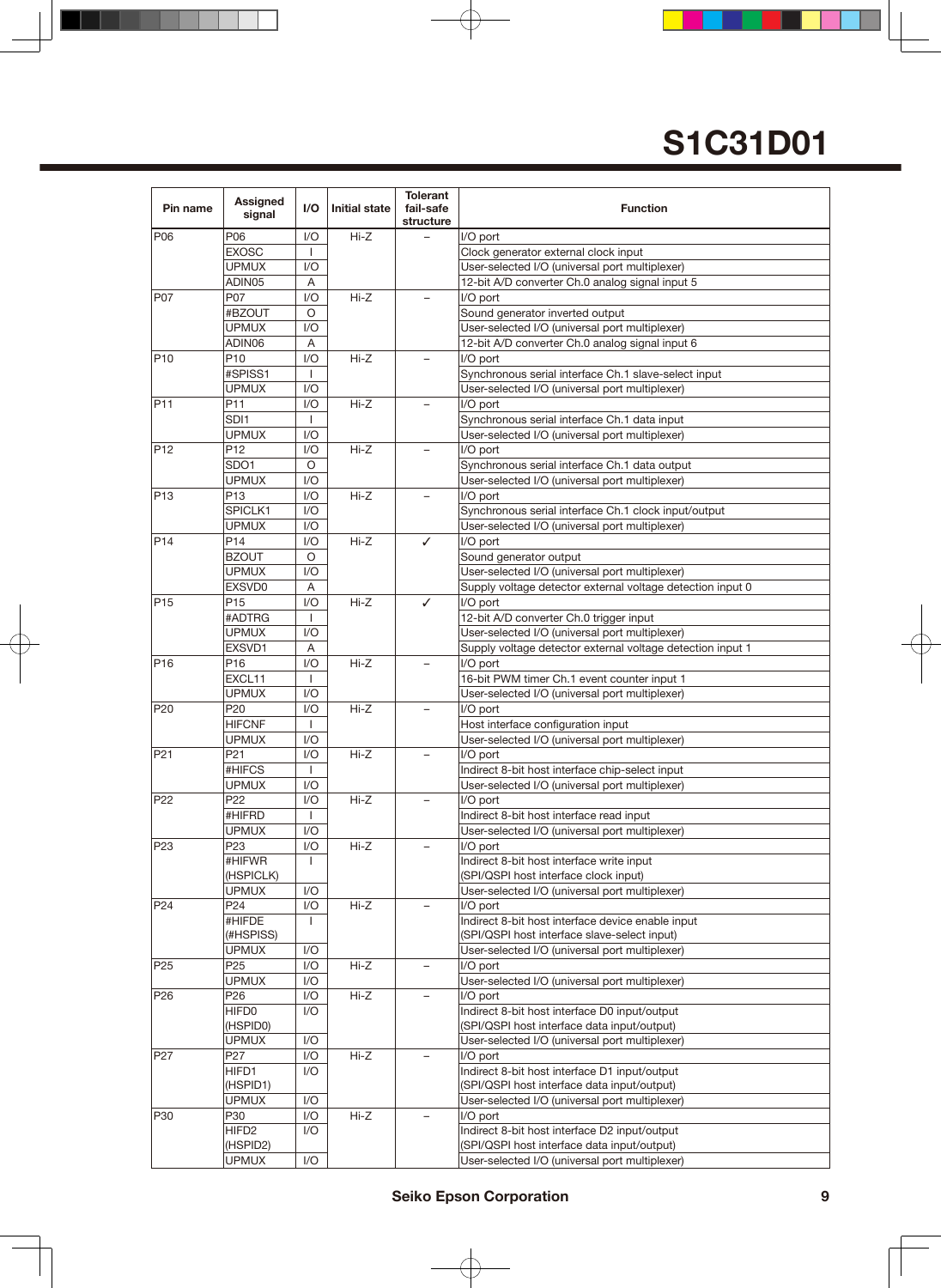| P31<br>P31<br>I/O<br>$Hi-Z$<br>I/O port<br>HIFD <sub>3</sub><br>1/O<br>Indirect 8-bit host interface D3 input/output<br>(HSPID3)<br>(SPI/QSPI host interface data input/output)<br><b>UPMUX</b><br>I/O<br>User-selected I/O (universal port multiplexer)<br>P32<br>$Hi-Z$<br>1/O<br>I/O port<br>P32<br>HIFD4<br>1/O<br>Indirect 8-bit host interface D4 input/output<br>(SPI/QSPI host interface SPI mode-select input)<br>(HSPISEL0)<br><b>UPMUX</b><br>I/O<br>User-selected I/O (universal port multiplexer)<br>P33<br>I/O<br>$Hi-Z$<br>P33<br>I/O port<br>HIFD5<br>1/O<br>Indirect 8-bit host interface D5 input/output<br>(HSPISEL1)<br>(SPI/QSPI host interface SPI mode-select input)<br><b>UPMUX</b><br>I/O<br>User-selected I/O (universal port multiplexer)<br>P34<br>P34<br>I/O<br>$Hi-Z$<br>I/O port<br>HIFD6<br>I/O<br>Indirect 8-bit host interface D6 input/output<br>UPMUX<br>I/O<br>User-selected I/O (universal port multiplexer)<br>P35<br>I/O<br>$Hi-Z$<br>I/O port<br>P35<br>HIFD7<br>I/O<br>Indirect 8-bit host interface D7 input/output<br><b>UPMUX</b><br>1/O<br>User-selected I/O (universal port multiplexer)<br>P36<br>1/O<br>Hi-Z<br>P36<br>I/O port<br>$\circ$<br><b>INTMDC</b><br>Host interface interrupt output<br><b>UPMUX</b><br>$\mathsf{I}/\mathsf{O}$<br>User-selected I/O (universal port multiplexer)<br>P40<br>P40<br>I/O<br>$Hi-Z$<br>I/O port<br><b>VCOM/FR</b><br>$\circ$<br>6-bit color panel interface VCOM/FRP output<br>(COM)<br>(SPI panel interface COM output)<br>P41<br>P41<br>$Hi-Z$<br>I/O port<br>1/O<br><b>XFRP</b><br>O<br>6-bit color panel interface XFRP output<br>P42<br>I/O<br>$Hi-Z$<br>I/O port<br>P42<br><b>HST</b><br>6-bit color panel interface HST output<br>$\circ$<br>(SCS, XCS)<br>(SPI panel interface SCS output, 8-bit parallel/3-/4-wire serial grayscale<br>panel interface XCS output)<br>$Hi-Z$<br>I/O port<br>P43<br>P43<br>I/O<br>RED <sub>0</sub><br>6-bit color panel interface RED0 output<br>O<br>(8-bit parallel grayscale panel interface DOUT2 output)<br>(DOUT2)<br><b>P44</b><br>P44<br>$Hi-Z$<br>I/O port<br>1/O<br>RED1<br>$\circ$<br>6-bit color panel interface RED1 output<br>(DOUT3)<br>(8-bit parallel grayscale panel interface DOUT3 output)<br>P45<br>P45<br>Hi-Z<br>I/O port<br>1/O<br>$\overline{\phantom{0}}$<br>GRN0<br>$\circ$<br>6-bit color panel interface GRN0 output<br>(DOUT4)<br>(8-bit parallel grayscale panel interface DOUT4 output)<br>P46<br>P46<br>I/O<br>$Hi-Z$<br>I/O port<br>GRN1<br>O<br>6-bit color panel interface GRN1 output<br>(8-bit parallel grayscale panel interface DOUT5 output)<br>(DOUT5)<br>$Hi-Z$<br>P47<br>I/O<br>I/O port<br>P47<br>6-bit color panel interface BLU0 output<br><b>BLU0</b><br>O<br>(DOUT6)<br>(8-bit parallel grayscale panel interface DOUT6 output)<br>P50<br>P50<br>Hi-Z<br>I/O port<br>I/O<br>6-bit color panel interface BLU1 output<br>BLU1<br>O<br>(DOUT7)<br>(8-bit parallel grayscale panel interface DOUT7 output)<br>P51<br>Hi-Z<br>P51<br>I/O<br>I/O port<br>6-bit color panel interface HCK output<br><b>HCK</b><br>O<br>(DOUT1)<br>(8-bit parallel grayscale panel interface DOUT1 output)<br>P <sub>52</sub><br>$Hi-Z$<br>I/O port<br>P <sub>52</sub><br>I/O<br>6-bit color panel interface ENB output<br><b>ENB</b><br>O<br>(SPI panel interface SDO output, 8-bit parallel grayscale panel interface<br>(SDO, XWR)<br>XWR output, 3-/4-wire serial grayscale panel interface SDO output)<br>P <sub>53</sub><br>P <sub>53</sub><br>$Hi-Z$<br>I/O<br>I/O port<br>P <sub>54</sub><br>P <sub>54</sub><br>1/O<br>Hi-Z<br>I/O port<br>VST<br>O<br>6-bit color panel interface VST output<br>(SPI panel interface SCLK output, 8-bit parallel grayscale panel interface<br>(SCLK, XRD,<br>SCL)<br>XRD output, 3-/4-wire serial grayscale panel interface SCL output)<br>P <sub>55</sub><br>Hi-Z<br>1/O<br>I/O port<br>P55<br>6-bit color panel interface XRST output<br><b>XRST</b><br>O<br>(4-wire serial grayscale panel interface A0 output)<br>(A0) | Pin name | Assigned<br>signal | 1/O | <b>Initial state</b> | <b>Tolerant</b><br>fail-safe<br>structure | <b>Function</b> |
|------------------------------------------------------------------------------------------------------------------------------------------------------------------------------------------------------------------------------------------------------------------------------------------------------------------------------------------------------------------------------------------------------------------------------------------------------------------------------------------------------------------------------------------------------------------------------------------------------------------------------------------------------------------------------------------------------------------------------------------------------------------------------------------------------------------------------------------------------------------------------------------------------------------------------------------------------------------------------------------------------------------------------------------------------------------------------------------------------------------------------------------------------------------------------------------------------------------------------------------------------------------------------------------------------------------------------------------------------------------------------------------------------------------------------------------------------------------------------------------------------------------------------------------------------------------------------------------------------------------------------------------------------------------------------------------------------------------------------------------------------------------------------------------------------------------------------------------------------------------------------------------------------------------------------------------------------------------------------------------------------------------------------------------------------------------------------------------------------------------------------------------------------------------------------------------------------------------------------------------------------------------------------------------------------------------------------------------------------------------------------------------------------------------------------------------------------------------------------------------------------------------------------------------------------------------------------------------------------------------------------------------------------------------------------------------------------------------------------------------------------------------------------------------------------------------------------------------------------------------------------------------------------------------------------------------------------------------------------------------------------------------------------------------------------------------------------------------------------------------------------------------------------------------------------------------------------------------------------------------------------------------------------------------------------------------------------------------------------------------------------------------------------------------------------------------------------------------------------------------------------------------------------------------------------------------------------------------------------------------------------------------------------------------------------------------------------------------------------------------------------------------------------------------------------------------------------------------------------------------------------------------------------------------------------------------------------------------------------------------------------------------------------|----------|--------------------|-----|----------------------|-------------------------------------------|-----------------|
|                                                                                                                                                                                                                                                                                                                                                                                                                                                                                                                                                                                                                                                                                                                                                                                                                                                                                                                                                                                                                                                                                                                                                                                                                                                                                                                                                                                                                                                                                                                                                                                                                                                                                                                                                                                                                                                                                                                                                                                                                                                                                                                                                                                                                                                                                                                                                                                                                                                                                                                                                                                                                                                                                                                                                                                                                                                                                                                                                                                                                                                                                                                                                                                                                                                                                                                                                                                                                                                                                                                                                                                                                                                                                                                                                                                                                                                                                                                                                                                                                              |          |                    |     |                      |                                           |                 |
|                                                                                                                                                                                                                                                                                                                                                                                                                                                                                                                                                                                                                                                                                                                                                                                                                                                                                                                                                                                                                                                                                                                                                                                                                                                                                                                                                                                                                                                                                                                                                                                                                                                                                                                                                                                                                                                                                                                                                                                                                                                                                                                                                                                                                                                                                                                                                                                                                                                                                                                                                                                                                                                                                                                                                                                                                                                                                                                                                                                                                                                                                                                                                                                                                                                                                                                                                                                                                                                                                                                                                                                                                                                                                                                                                                                                                                                                                                                                                                                                                              |          |                    |     |                      |                                           |                 |
|                                                                                                                                                                                                                                                                                                                                                                                                                                                                                                                                                                                                                                                                                                                                                                                                                                                                                                                                                                                                                                                                                                                                                                                                                                                                                                                                                                                                                                                                                                                                                                                                                                                                                                                                                                                                                                                                                                                                                                                                                                                                                                                                                                                                                                                                                                                                                                                                                                                                                                                                                                                                                                                                                                                                                                                                                                                                                                                                                                                                                                                                                                                                                                                                                                                                                                                                                                                                                                                                                                                                                                                                                                                                                                                                                                                                                                                                                                                                                                                                                              |          |                    |     |                      |                                           |                 |
|                                                                                                                                                                                                                                                                                                                                                                                                                                                                                                                                                                                                                                                                                                                                                                                                                                                                                                                                                                                                                                                                                                                                                                                                                                                                                                                                                                                                                                                                                                                                                                                                                                                                                                                                                                                                                                                                                                                                                                                                                                                                                                                                                                                                                                                                                                                                                                                                                                                                                                                                                                                                                                                                                                                                                                                                                                                                                                                                                                                                                                                                                                                                                                                                                                                                                                                                                                                                                                                                                                                                                                                                                                                                                                                                                                                                                                                                                                                                                                                                                              |          |                    |     |                      |                                           |                 |
|                                                                                                                                                                                                                                                                                                                                                                                                                                                                                                                                                                                                                                                                                                                                                                                                                                                                                                                                                                                                                                                                                                                                                                                                                                                                                                                                                                                                                                                                                                                                                                                                                                                                                                                                                                                                                                                                                                                                                                                                                                                                                                                                                                                                                                                                                                                                                                                                                                                                                                                                                                                                                                                                                                                                                                                                                                                                                                                                                                                                                                                                                                                                                                                                                                                                                                                                                                                                                                                                                                                                                                                                                                                                                                                                                                                                                                                                                                                                                                                                                              |          |                    |     |                      |                                           |                 |
|                                                                                                                                                                                                                                                                                                                                                                                                                                                                                                                                                                                                                                                                                                                                                                                                                                                                                                                                                                                                                                                                                                                                                                                                                                                                                                                                                                                                                                                                                                                                                                                                                                                                                                                                                                                                                                                                                                                                                                                                                                                                                                                                                                                                                                                                                                                                                                                                                                                                                                                                                                                                                                                                                                                                                                                                                                                                                                                                                                                                                                                                                                                                                                                                                                                                                                                                                                                                                                                                                                                                                                                                                                                                                                                                                                                                                                                                                                                                                                                                                              |          |                    |     |                      |                                           |                 |
|                                                                                                                                                                                                                                                                                                                                                                                                                                                                                                                                                                                                                                                                                                                                                                                                                                                                                                                                                                                                                                                                                                                                                                                                                                                                                                                                                                                                                                                                                                                                                                                                                                                                                                                                                                                                                                                                                                                                                                                                                                                                                                                                                                                                                                                                                                                                                                                                                                                                                                                                                                                                                                                                                                                                                                                                                                                                                                                                                                                                                                                                                                                                                                                                                                                                                                                                                                                                                                                                                                                                                                                                                                                                                                                                                                                                                                                                                                                                                                                                                              |          |                    |     |                      |                                           |                 |
|                                                                                                                                                                                                                                                                                                                                                                                                                                                                                                                                                                                                                                                                                                                                                                                                                                                                                                                                                                                                                                                                                                                                                                                                                                                                                                                                                                                                                                                                                                                                                                                                                                                                                                                                                                                                                                                                                                                                                                                                                                                                                                                                                                                                                                                                                                                                                                                                                                                                                                                                                                                                                                                                                                                                                                                                                                                                                                                                                                                                                                                                                                                                                                                                                                                                                                                                                                                                                                                                                                                                                                                                                                                                                                                                                                                                                                                                                                                                                                                                                              |          |                    |     |                      |                                           |                 |
|                                                                                                                                                                                                                                                                                                                                                                                                                                                                                                                                                                                                                                                                                                                                                                                                                                                                                                                                                                                                                                                                                                                                                                                                                                                                                                                                                                                                                                                                                                                                                                                                                                                                                                                                                                                                                                                                                                                                                                                                                                                                                                                                                                                                                                                                                                                                                                                                                                                                                                                                                                                                                                                                                                                                                                                                                                                                                                                                                                                                                                                                                                                                                                                                                                                                                                                                                                                                                                                                                                                                                                                                                                                                                                                                                                                                                                                                                                                                                                                                                              |          |                    |     |                      |                                           |                 |
|                                                                                                                                                                                                                                                                                                                                                                                                                                                                                                                                                                                                                                                                                                                                                                                                                                                                                                                                                                                                                                                                                                                                                                                                                                                                                                                                                                                                                                                                                                                                                                                                                                                                                                                                                                                                                                                                                                                                                                                                                                                                                                                                                                                                                                                                                                                                                                                                                                                                                                                                                                                                                                                                                                                                                                                                                                                                                                                                                                                                                                                                                                                                                                                                                                                                                                                                                                                                                                                                                                                                                                                                                                                                                                                                                                                                                                                                                                                                                                                                                              |          |                    |     |                      |                                           |                 |
|                                                                                                                                                                                                                                                                                                                                                                                                                                                                                                                                                                                                                                                                                                                                                                                                                                                                                                                                                                                                                                                                                                                                                                                                                                                                                                                                                                                                                                                                                                                                                                                                                                                                                                                                                                                                                                                                                                                                                                                                                                                                                                                                                                                                                                                                                                                                                                                                                                                                                                                                                                                                                                                                                                                                                                                                                                                                                                                                                                                                                                                                                                                                                                                                                                                                                                                                                                                                                                                                                                                                                                                                                                                                                                                                                                                                                                                                                                                                                                                                                              |          |                    |     |                      |                                           |                 |
|                                                                                                                                                                                                                                                                                                                                                                                                                                                                                                                                                                                                                                                                                                                                                                                                                                                                                                                                                                                                                                                                                                                                                                                                                                                                                                                                                                                                                                                                                                                                                                                                                                                                                                                                                                                                                                                                                                                                                                                                                                                                                                                                                                                                                                                                                                                                                                                                                                                                                                                                                                                                                                                                                                                                                                                                                                                                                                                                                                                                                                                                                                                                                                                                                                                                                                                                                                                                                                                                                                                                                                                                                                                                                                                                                                                                                                                                                                                                                                                                                              |          |                    |     |                      |                                           |                 |
|                                                                                                                                                                                                                                                                                                                                                                                                                                                                                                                                                                                                                                                                                                                                                                                                                                                                                                                                                                                                                                                                                                                                                                                                                                                                                                                                                                                                                                                                                                                                                                                                                                                                                                                                                                                                                                                                                                                                                                                                                                                                                                                                                                                                                                                                                                                                                                                                                                                                                                                                                                                                                                                                                                                                                                                                                                                                                                                                                                                                                                                                                                                                                                                                                                                                                                                                                                                                                                                                                                                                                                                                                                                                                                                                                                                                                                                                                                                                                                                                                              |          |                    |     |                      |                                           |                 |
|                                                                                                                                                                                                                                                                                                                                                                                                                                                                                                                                                                                                                                                                                                                                                                                                                                                                                                                                                                                                                                                                                                                                                                                                                                                                                                                                                                                                                                                                                                                                                                                                                                                                                                                                                                                                                                                                                                                                                                                                                                                                                                                                                                                                                                                                                                                                                                                                                                                                                                                                                                                                                                                                                                                                                                                                                                                                                                                                                                                                                                                                                                                                                                                                                                                                                                                                                                                                                                                                                                                                                                                                                                                                                                                                                                                                                                                                                                                                                                                                                              |          |                    |     |                      |                                           |                 |
|                                                                                                                                                                                                                                                                                                                                                                                                                                                                                                                                                                                                                                                                                                                                                                                                                                                                                                                                                                                                                                                                                                                                                                                                                                                                                                                                                                                                                                                                                                                                                                                                                                                                                                                                                                                                                                                                                                                                                                                                                                                                                                                                                                                                                                                                                                                                                                                                                                                                                                                                                                                                                                                                                                                                                                                                                                                                                                                                                                                                                                                                                                                                                                                                                                                                                                                                                                                                                                                                                                                                                                                                                                                                                                                                                                                                                                                                                                                                                                                                                              |          |                    |     |                      |                                           |                 |
|                                                                                                                                                                                                                                                                                                                                                                                                                                                                                                                                                                                                                                                                                                                                                                                                                                                                                                                                                                                                                                                                                                                                                                                                                                                                                                                                                                                                                                                                                                                                                                                                                                                                                                                                                                                                                                                                                                                                                                                                                                                                                                                                                                                                                                                                                                                                                                                                                                                                                                                                                                                                                                                                                                                                                                                                                                                                                                                                                                                                                                                                                                                                                                                                                                                                                                                                                                                                                                                                                                                                                                                                                                                                                                                                                                                                                                                                                                                                                                                                                              |          |                    |     |                      |                                           |                 |
|                                                                                                                                                                                                                                                                                                                                                                                                                                                                                                                                                                                                                                                                                                                                                                                                                                                                                                                                                                                                                                                                                                                                                                                                                                                                                                                                                                                                                                                                                                                                                                                                                                                                                                                                                                                                                                                                                                                                                                                                                                                                                                                                                                                                                                                                                                                                                                                                                                                                                                                                                                                                                                                                                                                                                                                                                                                                                                                                                                                                                                                                                                                                                                                                                                                                                                                                                                                                                                                                                                                                                                                                                                                                                                                                                                                                                                                                                                                                                                                                                              |          |                    |     |                      |                                           |                 |
|                                                                                                                                                                                                                                                                                                                                                                                                                                                                                                                                                                                                                                                                                                                                                                                                                                                                                                                                                                                                                                                                                                                                                                                                                                                                                                                                                                                                                                                                                                                                                                                                                                                                                                                                                                                                                                                                                                                                                                                                                                                                                                                                                                                                                                                                                                                                                                                                                                                                                                                                                                                                                                                                                                                                                                                                                                                                                                                                                                                                                                                                                                                                                                                                                                                                                                                                                                                                                                                                                                                                                                                                                                                                                                                                                                                                                                                                                                                                                                                                                              |          |                    |     |                      |                                           |                 |
|                                                                                                                                                                                                                                                                                                                                                                                                                                                                                                                                                                                                                                                                                                                                                                                                                                                                                                                                                                                                                                                                                                                                                                                                                                                                                                                                                                                                                                                                                                                                                                                                                                                                                                                                                                                                                                                                                                                                                                                                                                                                                                                                                                                                                                                                                                                                                                                                                                                                                                                                                                                                                                                                                                                                                                                                                                                                                                                                                                                                                                                                                                                                                                                                                                                                                                                                                                                                                                                                                                                                                                                                                                                                                                                                                                                                                                                                                                                                                                                                                              |          |                    |     |                      |                                           |                 |
|                                                                                                                                                                                                                                                                                                                                                                                                                                                                                                                                                                                                                                                                                                                                                                                                                                                                                                                                                                                                                                                                                                                                                                                                                                                                                                                                                                                                                                                                                                                                                                                                                                                                                                                                                                                                                                                                                                                                                                                                                                                                                                                                                                                                                                                                                                                                                                                                                                                                                                                                                                                                                                                                                                                                                                                                                                                                                                                                                                                                                                                                                                                                                                                                                                                                                                                                                                                                                                                                                                                                                                                                                                                                                                                                                                                                                                                                                                                                                                                                                              |          |                    |     |                      |                                           |                 |
|                                                                                                                                                                                                                                                                                                                                                                                                                                                                                                                                                                                                                                                                                                                                                                                                                                                                                                                                                                                                                                                                                                                                                                                                                                                                                                                                                                                                                                                                                                                                                                                                                                                                                                                                                                                                                                                                                                                                                                                                                                                                                                                                                                                                                                                                                                                                                                                                                                                                                                                                                                                                                                                                                                                                                                                                                                                                                                                                                                                                                                                                                                                                                                                                                                                                                                                                                                                                                                                                                                                                                                                                                                                                                                                                                                                                                                                                                                                                                                                                                              |          |                    |     |                      |                                           |                 |
|                                                                                                                                                                                                                                                                                                                                                                                                                                                                                                                                                                                                                                                                                                                                                                                                                                                                                                                                                                                                                                                                                                                                                                                                                                                                                                                                                                                                                                                                                                                                                                                                                                                                                                                                                                                                                                                                                                                                                                                                                                                                                                                                                                                                                                                                                                                                                                                                                                                                                                                                                                                                                                                                                                                                                                                                                                                                                                                                                                                                                                                                                                                                                                                                                                                                                                                                                                                                                                                                                                                                                                                                                                                                                                                                                                                                                                                                                                                                                                                                                              |          |                    |     |                      |                                           |                 |
|                                                                                                                                                                                                                                                                                                                                                                                                                                                                                                                                                                                                                                                                                                                                                                                                                                                                                                                                                                                                                                                                                                                                                                                                                                                                                                                                                                                                                                                                                                                                                                                                                                                                                                                                                                                                                                                                                                                                                                                                                                                                                                                                                                                                                                                                                                                                                                                                                                                                                                                                                                                                                                                                                                                                                                                                                                                                                                                                                                                                                                                                                                                                                                                                                                                                                                                                                                                                                                                                                                                                                                                                                                                                                                                                                                                                                                                                                                                                                                                                                              |          |                    |     |                      |                                           |                 |
|                                                                                                                                                                                                                                                                                                                                                                                                                                                                                                                                                                                                                                                                                                                                                                                                                                                                                                                                                                                                                                                                                                                                                                                                                                                                                                                                                                                                                                                                                                                                                                                                                                                                                                                                                                                                                                                                                                                                                                                                                                                                                                                                                                                                                                                                                                                                                                                                                                                                                                                                                                                                                                                                                                                                                                                                                                                                                                                                                                                                                                                                                                                                                                                                                                                                                                                                                                                                                                                                                                                                                                                                                                                                                                                                                                                                                                                                                                                                                                                                                              |          |                    |     |                      |                                           |                 |
|                                                                                                                                                                                                                                                                                                                                                                                                                                                                                                                                                                                                                                                                                                                                                                                                                                                                                                                                                                                                                                                                                                                                                                                                                                                                                                                                                                                                                                                                                                                                                                                                                                                                                                                                                                                                                                                                                                                                                                                                                                                                                                                                                                                                                                                                                                                                                                                                                                                                                                                                                                                                                                                                                                                                                                                                                                                                                                                                                                                                                                                                                                                                                                                                                                                                                                                                                                                                                                                                                                                                                                                                                                                                                                                                                                                                                                                                                                                                                                                                                              |          |                    |     |                      |                                           |                 |
|                                                                                                                                                                                                                                                                                                                                                                                                                                                                                                                                                                                                                                                                                                                                                                                                                                                                                                                                                                                                                                                                                                                                                                                                                                                                                                                                                                                                                                                                                                                                                                                                                                                                                                                                                                                                                                                                                                                                                                                                                                                                                                                                                                                                                                                                                                                                                                                                                                                                                                                                                                                                                                                                                                                                                                                                                                                                                                                                                                                                                                                                                                                                                                                                                                                                                                                                                                                                                                                                                                                                                                                                                                                                                                                                                                                                                                                                                                                                                                                                                              |          |                    |     |                      |                                           |                 |
|                                                                                                                                                                                                                                                                                                                                                                                                                                                                                                                                                                                                                                                                                                                                                                                                                                                                                                                                                                                                                                                                                                                                                                                                                                                                                                                                                                                                                                                                                                                                                                                                                                                                                                                                                                                                                                                                                                                                                                                                                                                                                                                                                                                                                                                                                                                                                                                                                                                                                                                                                                                                                                                                                                                                                                                                                                                                                                                                                                                                                                                                                                                                                                                                                                                                                                                                                                                                                                                                                                                                                                                                                                                                                                                                                                                                                                                                                                                                                                                                                              |          |                    |     |                      |                                           |                 |
|                                                                                                                                                                                                                                                                                                                                                                                                                                                                                                                                                                                                                                                                                                                                                                                                                                                                                                                                                                                                                                                                                                                                                                                                                                                                                                                                                                                                                                                                                                                                                                                                                                                                                                                                                                                                                                                                                                                                                                                                                                                                                                                                                                                                                                                                                                                                                                                                                                                                                                                                                                                                                                                                                                                                                                                                                                                                                                                                                                                                                                                                                                                                                                                                                                                                                                                                                                                                                                                                                                                                                                                                                                                                                                                                                                                                                                                                                                                                                                                                                              |          |                    |     |                      |                                           |                 |
|                                                                                                                                                                                                                                                                                                                                                                                                                                                                                                                                                                                                                                                                                                                                                                                                                                                                                                                                                                                                                                                                                                                                                                                                                                                                                                                                                                                                                                                                                                                                                                                                                                                                                                                                                                                                                                                                                                                                                                                                                                                                                                                                                                                                                                                                                                                                                                                                                                                                                                                                                                                                                                                                                                                                                                                                                                                                                                                                                                                                                                                                                                                                                                                                                                                                                                                                                                                                                                                                                                                                                                                                                                                                                                                                                                                                                                                                                                                                                                                                                              |          |                    |     |                      |                                           |                 |
|                                                                                                                                                                                                                                                                                                                                                                                                                                                                                                                                                                                                                                                                                                                                                                                                                                                                                                                                                                                                                                                                                                                                                                                                                                                                                                                                                                                                                                                                                                                                                                                                                                                                                                                                                                                                                                                                                                                                                                                                                                                                                                                                                                                                                                                                                                                                                                                                                                                                                                                                                                                                                                                                                                                                                                                                                                                                                                                                                                                                                                                                                                                                                                                                                                                                                                                                                                                                                                                                                                                                                                                                                                                                                                                                                                                                                                                                                                                                                                                                                              |          |                    |     |                      |                                           |                 |
|                                                                                                                                                                                                                                                                                                                                                                                                                                                                                                                                                                                                                                                                                                                                                                                                                                                                                                                                                                                                                                                                                                                                                                                                                                                                                                                                                                                                                                                                                                                                                                                                                                                                                                                                                                                                                                                                                                                                                                                                                                                                                                                                                                                                                                                                                                                                                                                                                                                                                                                                                                                                                                                                                                                                                                                                                                                                                                                                                                                                                                                                                                                                                                                                                                                                                                                                                                                                                                                                                                                                                                                                                                                                                                                                                                                                                                                                                                                                                                                                                              |          |                    |     |                      |                                           |                 |
|                                                                                                                                                                                                                                                                                                                                                                                                                                                                                                                                                                                                                                                                                                                                                                                                                                                                                                                                                                                                                                                                                                                                                                                                                                                                                                                                                                                                                                                                                                                                                                                                                                                                                                                                                                                                                                                                                                                                                                                                                                                                                                                                                                                                                                                                                                                                                                                                                                                                                                                                                                                                                                                                                                                                                                                                                                                                                                                                                                                                                                                                                                                                                                                                                                                                                                                                                                                                                                                                                                                                                                                                                                                                                                                                                                                                                                                                                                                                                                                                                              |          |                    |     |                      |                                           |                 |
|                                                                                                                                                                                                                                                                                                                                                                                                                                                                                                                                                                                                                                                                                                                                                                                                                                                                                                                                                                                                                                                                                                                                                                                                                                                                                                                                                                                                                                                                                                                                                                                                                                                                                                                                                                                                                                                                                                                                                                                                                                                                                                                                                                                                                                                                                                                                                                                                                                                                                                                                                                                                                                                                                                                                                                                                                                                                                                                                                                                                                                                                                                                                                                                                                                                                                                                                                                                                                                                                                                                                                                                                                                                                                                                                                                                                                                                                                                                                                                                                                              |          |                    |     |                      |                                           |                 |
|                                                                                                                                                                                                                                                                                                                                                                                                                                                                                                                                                                                                                                                                                                                                                                                                                                                                                                                                                                                                                                                                                                                                                                                                                                                                                                                                                                                                                                                                                                                                                                                                                                                                                                                                                                                                                                                                                                                                                                                                                                                                                                                                                                                                                                                                                                                                                                                                                                                                                                                                                                                                                                                                                                                                                                                                                                                                                                                                                                                                                                                                                                                                                                                                                                                                                                                                                                                                                                                                                                                                                                                                                                                                                                                                                                                                                                                                                                                                                                                                                              |          |                    |     |                      |                                           |                 |
|                                                                                                                                                                                                                                                                                                                                                                                                                                                                                                                                                                                                                                                                                                                                                                                                                                                                                                                                                                                                                                                                                                                                                                                                                                                                                                                                                                                                                                                                                                                                                                                                                                                                                                                                                                                                                                                                                                                                                                                                                                                                                                                                                                                                                                                                                                                                                                                                                                                                                                                                                                                                                                                                                                                                                                                                                                                                                                                                                                                                                                                                                                                                                                                                                                                                                                                                                                                                                                                                                                                                                                                                                                                                                                                                                                                                                                                                                                                                                                                                                              |          |                    |     |                      |                                           |                 |
|                                                                                                                                                                                                                                                                                                                                                                                                                                                                                                                                                                                                                                                                                                                                                                                                                                                                                                                                                                                                                                                                                                                                                                                                                                                                                                                                                                                                                                                                                                                                                                                                                                                                                                                                                                                                                                                                                                                                                                                                                                                                                                                                                                                                                                                                                                                                                                                                                                                                                                                                                                                                                                                                                                                                                                                                                                                                                                                                                                                                                                                                                                                                                                                                                                                                                                                                                                                                                                                                                                                                                                                                                                                                                                                                                                                                                                                                                                                                                                                                                              |          |                    |     |                      |                                           |                 |
|                                                                                                                                                                                                                                                                                                                                                                                                                                                                                                                                                                                                                                                                                                                                                                                                                                                                                                                                                                                                                                                                                                                                                                                                                                                                                                                                                                                                                                                                                                                                                                                                                                                                                                                                                                                                                                                                                                                                                                                                                                                                                                                                                                                                                                                                                                                                                                                                                                                                                                                                                                                                                                                                                                                                                                                                                                                                                                                                                                                                                                                                                                                                                                                                                                                                                                                                                                                                                                                                                                                                                                                                                                                                                                                                                                                                                                                                                                                                                                                                                              |          |                    |     |                      |                                           |                 |
|                                                                                                                                                                                                                                                                                                                                                                                                                                                                                                                                                                                                                                                                                                                                                                                                                                                                                                                                                                                                                                                                                                                                                                                                                                                                                                                                                                                                                                                                                                                                                                                                                                                                                                                                                                                                                                                                                                                                                                                                                                                                                                                                                                                                                                                                                                                                                                                                                                                                                                                                                                                                                                                                                                                                                                                                                                                                                                                                                                                                                                                                                                                                                                                                                                                                                                                                                                                                                                                                                                                                                                                                                                                                                                                                                                                                                                                                                                                                                                                                                              |          |                    |     |                      |                                           |                 |
|                                                                                                                                                                                                                                                                                                                                                                                                                                                                                                                                                                                                                                                                                                                                                                                                                                                                                                                                                                                                                                                                                                                                                                                                                                                                                                                                                                                                                                                                                                                                                                                                                                                                                                                                                                                                                                                                                                                                                                                                                                                                                                                                                                                                                                                                                                                                                                                                                                                                                                                                                                                                                                                                                                                                                                                                                                                                                                                                                                                                                                                                                                                                                                                                                                                                                                                                                                                                                                                                                                                                                                                                                                                                                                                                                                                                                                                                                                                                                                                                                              |          |                    |     |                      |                                           |                 |
|                                                                                                                                                                                                                                                                                                                                                                                                                                                                                                                                                                                                                                                                                                                                                                                                                                                                                                                                                                                                                                                                                                                                                                                                                                                                                                                                                                                                                                                                                                                                                                                                                                                                                                                                                                                                                                                                                                                                                                                                                                                                                                                                                                                                                                                                                                                                                                                                                                                                                                                                                                                                                                                                                                                                                                                                                                                                                                                                                                                                                                                                                                                                                                                                                                                                                                                                                                                                                                                                                                                                                                                                                                                                                                                                                                                                                                                                                                                                                                                                                              |          |                    |     |                      |                                           |                 |
|                                                                                                                                                                                                                                                                                                                                                                                                                                                                                                                                                                                                                                                                                                                                                                                                                                                                                                                                                                                                                                                                                                                                                                                                                                                                                                                                                                                                                                                                                                                                                                                                                                                                                                                                                                                                                                                                                                                                                                                                                                                                                                                                                                                                                                                                                                                                                                                                                                                                                                                                                                                                                                                                                                                                                                                                                                                                                                                                                                                                                                                                                                                                                                                                                                                                                                                                                                                                                                                                                                                                                                                                                                                                                                                                                                                                                                                                                                                                                                                                                              |          |                    |     |                      |                                           |                 |
|                                                                                                                                                                                                                                                                                                                                                                                                                                                                                                                                                                                                                                                                                                                                                                                                                                                                                                                                                                                                                                                                                                                                                                                                                                                                                                                                                                                                                                                                                                                                                                                                                                                                                                                                                                                                                                                                                                                                                                                                                                                                                                                                                                                                                                                                                                                                                                                                                                                                                                                                                                                                                                                                                                                                                                                                                                                                                                                                                                                                                                                                                                                                                                                                                                                                                                                                                                                                                                                                                                                                                                                                                                                                                                                                                                                                                                                                                                                                                                                                                              |          |                    |     |                      |                                           |                 |
|                                                                                                                                                                                                                                                                                                                                                                                                                                                                                                                                                                                                                                                                                                                                                                                                                                                                                                                                                                                                                                                                                                                                                                                                                                                                                                                                                                                                                                                                                                                                                                                                                                                                                                                                                                                                                                                                                                                                                                                                                                                                                                                                                                                                                                                                                                                                                                                                                                                                                                                                                                                                                                                                                                                                                                                                                                                                                                                                                                                                                                                                                                                                                                                                                                                                                                                                                                                                                                                                                                                                                                                                                                                                                                                                                                                                                                                                                                                                                                                                                              |          |                    |     |                      |                                           |                 |
|                                                                                                                                                                                                                                                                                                                                                                                                                                                                                                                                                                                                                                                                                                                                                                                                                                                                                                                                                                                                                                                                                                                                                                                                                                                                                                                                                                                                                                                                                                                                                                                                                                                                                                                                                                                                                                                                                                                                                                                                                                                                                                                                                                                                                                                                                                                                                                                                                                                                                                                                                                                                                                                                                                                                                                                                                                                                                                                                                                                                                                                                                                                                                                                                                                                                                                                                                                                                                                                                                                                                                                                                                                                                                                                                                                                                                                                                                                                                                                                                                              |          |                    |     |                      |                                           |                 |
|                                                                                                                                                                                                                                                                                                                                                                                                                                                                                                                                                                                                                                                                                                                                                                                                                                                                                                                                                                                                                                                                                                                                                                                                                                                                                                                                                                                                                                                                                                                                                                                                                                                                                                                                                                                                                                                                                                                                                                                                                                                                                                                                                                                                                                                                                                                                                                                                                                                                                                                                                                                                                                                                                                                                                                                                                                                                                                                                                                                                                                                                                                                                                                                                                                                                                                                                                                                                                                                                                                                                                                                                                                                                                                                                                                                                                                                                                                                                                                                                                              |          |                    |     |                      |                                           |                 |
|                                                                                                                                                                                                                                                                                                                                                                                                                                                                                                                                                                                                                                                                                                                                                                                                                                                                                                                                                                                                                                                                                                                                                                                                                                                                                                                                                                                                                                                                                                                                                                                                                                                                                                                                                                                                                                                                                                                                                                                                                                                                                                                                                                                                                                                                                                                                                                                                                                                                                                                                                                                                                                                                                                                                                                                                                                                                                                                                                                                                                                                                                                                                                                                                                                                                                                                                                                                                                                                                                                                                                                                                                                                                                                                                                                                                                                                                                                                                                                                                                              |          |                    |     |                      |                                           |                 |
|                                                                                                                                                                                                                                                                                                                                                                                                                                                                                                                                                                                                                                                                                                                                                                                                                                                                                                                                                                                                                                                                                                                                                                                                                                                                                                                                                                                                                                                                                                                                                                                                                                                                                                                                                                                                                                                                                                                                                                                                                                                                                                                                                                                                                                                                                                                                                                                                                                                                                                                                                                                                                                                                                                                                                                                                                                                                                                                                                                                                                                                                                                                                                                                                                                                                                                                                                                                                                                                                                                                                                                                                                                                                                                                                                                                                                                                                                                                                                                                                                              |          |                    |     |                      |                                           |                 |
|                                                                                                                                                                                                                                                                                                                                                                                                                                                                                                                                                                                                                                                                                                                                                                                                                                                                                                                                                                                                                                                                                                                                                                                                                                                                                                                                                                                                                                                                                                                                                                                                                                                                                                                                                                                                                                                                                                                                                                                                                                                                                                                                                                                                                                                                                                                                                                                                                                                                                                                                                                                                                                                                                                                                                                                                                                                                                                                                                                                                                                                                                                                                                                                                                                                                                                                                                                                                                                                                                                                                                                                                                                                                                                                                                                                                                                                                                                                                                                                                                              |          |                    |     |                      |                                           |                 |
|                                                                                                                                                                                                                                                                                                                                                                                                                                                                                                                                                                                                                                                                                                                                                                                                                                                                                                                                                                                                                                                                                                                                                                                                                                                                                                                                                                                                                                                                                                                                                                                                                                                                                                                                                                                                                                                                                                                                                                                                                                                                                                                                                                                                                                                                                                                                                                                                                                                                                                                                                                                                                                                                                                                                                                                                                                                                                                                                                                                                                                                                                                                                                                                                                                                                                                                                                                                                                                                                                                                                                                                                                                                                                                                                                                                                                                                                                                                                                                                                                              |          |                    |     |                      |                                           |                 |
|                                                                                                                                                                                                                                                                                                                                                                                                                                                                                                                                                                                                                                                                                                                                                                                                                                                                                                                                                                                                                                                                                                                                                                                                                                                                                                                                                                                                                                                                                                                                                                                                                                                                                                                                                                                                                                                                                                                                                                                                                                                                                                                                                                                                                                                                                                                                                                                                                                                                                                                                                                                                                                                                                                                                                                                                                                                                                                                                                                                                                                                                                                                                                                                                                                                                                                                                                                                                                                                                                                                                                                                                                                                                                                                                                                                                                                                                                                                                                                                                                              |          |                    |     |                      |                                           |                 |
|                                                                                                                                                                                                                                                                                                                                                                                                                                                                                                                                                                                                                                                                                                                                                                                                                                                                                                                                                                                                                                                                                                                                                                                                                                                                                                                                                                                                                                                                                                                                                                                                                                                                                                                                                                                                                                                                                                                                                                                                                                                                                                                                                                                                                                                                                                                                                                                                                                                                                                                                                                                                                                                                                                                                                                                                                                                                                                                                                                                                                                                                                                                                                                                                                                                                                                                                                                                                                                                                                                                                                                                                                                                                                                                                                                                                                                                                                                                                                                                                                              |          |                    |     |                      |                                           |                 |
|                                                                                                                                                                                                                                                                                                                                                                                                                                                                                                                                                                                                                                                                                                                                                                                                                                                                                                                                                                                                                                                                                                                                                                                                                                                                                                                                                                                                                                                                                                                                                                                                                                                                                                                                                                                                                                                                                                                                                                                                                                                                                                                                                                                                                                                                                                                                                                                                                                                                                                                                                                                                                                                                                                                                                                                                                                                                                                                                                                                                                                                                                                                                                                                                                                                                                                                                                                                                                                                                                                                                                                                                                                                                                                                                                                                                                                                                                                                                                                                                                              |          |                    |     |                      |                                           |                 |
|                                                                                                                                                                                                                                                                                                                                                                                                                                                                                                                                                                                                                                                                                                                                                                                                                                                                                                                                                                                                                                                                                                                                                                                                                                                                                                                                                                                                                                                                                                                                                                                                                                                                                                                                                                                                                                                                                                                                                                                                                                                                                                                                                                                                                                                                                                                                                                                                                                                                                                                                                                                                                                                                                                                                                                                                                                                                                                                                                                                                                                                                                                                                                                                                                                                                                                                                                                                                                                                                                                                                                                                                                                                                                                                                                                                                                                                                                                                                                                                                                              |          |                    |     |                      |                                           |                 |
|                                                                                                                                                                                                                                                                                                                                                                                                                                                                                                                                                                                                                                                                                                                                                                                                                                                                                                                                                                                                                                                                                                                                                                                                                                                                                                                                                                                                                                                                                                                                                                                                                                                                                                                                                                                                                                                                                                                                                                                                                                                                                                                                                                                                                                                                                                                                                                                                                                                                                                                                                                                                                                                                                                                                                                                                                                                                                                                                                                                                                                                                                                                                                                                                                                                                                                                                                                                                                                                                                                                                                                                                                                                                                                                                                                                                                                                                                                                                                                                                                              |          |                    |     |                      |                                           |                 |
|                                                                                                                                                                                                                                                                                                                                                                                                                                                                                                                                                                                                                                                                                                                                                                                                                                                                                                                                                                                                                                                                                                                                                                                                                                                                                                                                                                                                                                                                                                                                                                                                                                                                                                                                                                                                                                                                                                                                                                                                                                                                                                                                                                                                                                                                                                                                                                                                                                                                                                                                                                                                                                                                                                                                                                                                                                                                                                                                                                                                                                                                                                                                                                                                                                                                                                                                                                                                                                                                                                                                                                                                                                                                                                                                                                                                                                                                                                                                                                                                                              |          |                    |     |                      |                                           |                 |
|                                                                                                                                                                                                                                                                                                                                                                                                                                                                                                                                                                                                                                                                                                                                                                                                                                                                                                                                                                                                                                                                                                                                                                                                                                                                                                                                                                                                                                                                                                                                                                                                                                                                                                                                                                                                                                                                                                                                                                                                                                                                                                                                                                                                                                                                                                                                                                                                                                                                                                                                                                                                                                                                                                                                                                                                                                                                                                                                                                                                                                                                                                                                                                                                                                                                                                                                                                                                                                                                                                                                                                                                                                                                                                                                                                                                                                                                                                                                                                                                                              |          |                    |     |                      |                                           |                 |
|                                                                                                                                                                                                                                                                                                                                                                                                                                                                                                                                                                                                                                                                                                                                                                                                                                                                                                                                                                                                                                                                                                                                                                                                                                                                                                                                                                                                                                                                                                                                                                                                                                                                                                                                                                                                                                                                                                                                                                                                                                                                                                                                                                                                                                                                                                                                                                                                                                                                                                                                                                                                                                                                                                                                                                                                                                                                                                                                                                                                                                                                                                                                                                                                                                                                                                                                                                                                                                                                                                                                                                                                                                                                                                                                                                                                                                                                                                                                                                                                                              |          |                    |     |                      |                                           |                 |
|                                                                                                                                                                                                                                                                                                                                                                                                                                                                                                                                                                                                                                                                                                                                                                                                                                                                                                                                                                                                                                                                                                                                                                                                                                                                                                                                                                                                                                                                                                                                                                                                                                                                                                                                                                                                                                                                                                                                                                                                                                                                                                                                                                                                                                                                                                                                                                                                                                                                                                                                                                                                                                                                                                                                                                                                                                                                                                                                                                                                                                                                                                                                                                                                                                                                                                                                                                                                                                                                                                                                                                                                                                                                                                                                                                                                                                                                                                                                                                                                                              |          |                    |     |                      |                                           |                 |
|                                                                                                                                                                                                                                                                                                                                                                                                                                                                                                                                                                                                                                                                                                                                                                                                                                                                                                                                                                                                                                                                                                                                                                                                                                                                                                                                                                                                                                                                                                                                                                                                                                                                                                                                                                                                                                                                                                                                                                                                                                                                                                                                                                                                                                                                                                                                                                                                                                                                                                                                                                                                                                                                                                                                                                                                                                                                                                                                                                                                                                                                                                                                                                                                                                                                                                                                                                                                                                                                                                                                                                                                                                                                                                                                                                                                                                                                                                                                                                                                                              |          |                    |     |                      |                                           |                 |
|                                                                                                                                                                                                                                                                                                                                                                                                                                                                                                                                                                                                                                                                                                                                                                                                                                                                                                                                                                                                                                                                                                                                                                                                                                                                                                                                                                                                                                                                                                                                                                                                                                                                                                                                                                                                                                                                                                                                                                                                                                                                                                                                                                                                                                                                                                                                                                                                                                                                                                                                                                                                                                                                                                                                                                                                                                                                                                                                                                                                                                                                                                                                                                                                                                                                                                                                                                                                                                                                                                                                                                                                                                                                                                                                                                                                                                                                                                                                                                                                                              |          |                    |     |                      |                                           |                 |
|                                                                                                                                                                                                                                                                                                                                                                                                                                                                                                                                                                                                                                                                                                                                                                                                                                                                                                                                                                                                                                                                                                                                                                                                                                                                                                                                                                                                                                                                                                                                                                                                                                                                                                                                                                                                                                                                                                                                                                                                                                                                                                                                                                                                                                                                                                                                                                                                                                                                                                                                                                                                                                                                                                                                                                                                                                                                                                                                                                                                                                                                                                                                                                                                                                                                                                                                                                                                                                                                                                                                                                                                                                                                                                                                                                                                                                                                                                                                                                                                                              |          |                    |     |                      |                                           |                 |
|                                                                                                                                                                                                                                                                                                                                                                                                                                                                                                                                                                                                                                                                                                                                                                                                                                                                                                                                                                                                                                                                                                                                                                                                                                                                                                                                                                                                                                                                                                                                                                                                                                                                                                                                                                                                                                                                                                                                                                                                                                                                                                                                                                                                                                                                                                                                                                                                                                                                                                                                                                                                                                                                                                                                                                                                                                                                                                                                                                                                                                                                                                                                                                                                                                                                                                                                                                                                                                                                                                                                                                                                                                                                                                                                                                                                                                                                                                                                                                                                                              |          |                    |     |                      |                                           |                 |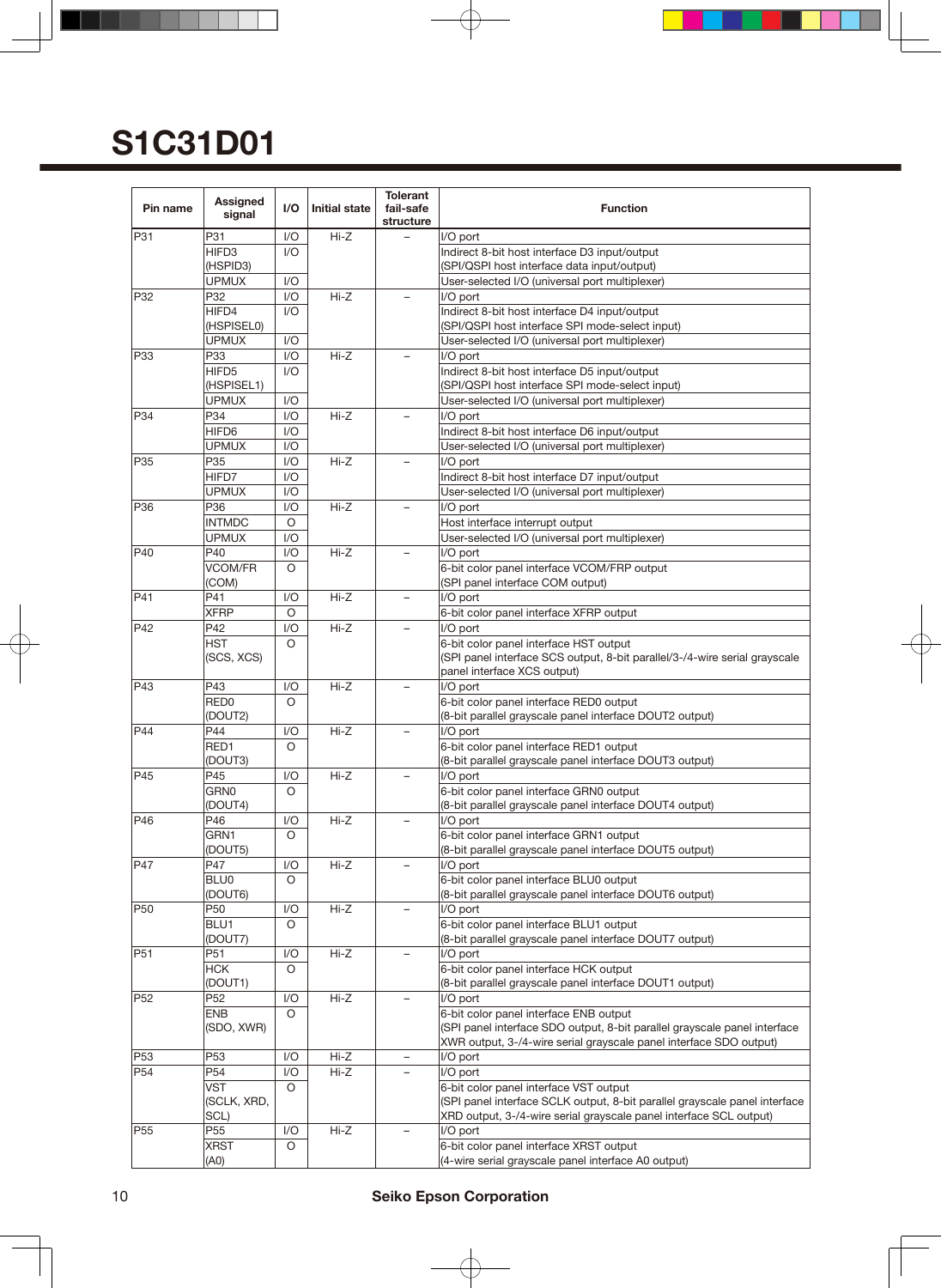| Pin name                    | <b>Assigned</b><br>signal | I/O                      | <b>Initial state</b>     | <b>Tolerant</b><br>fail-safe<br>structure | <b>Function</b>                                                  |
|-----------------------------|---------------------------|--------------------------|--------------------------|-------------------------------------------|------------------------------------------------------------------|
| P <sub>56</sub>             | P <sub>56</sub>           | 1/O                      | $Hi-Z$                   |                                           | I/O port                                                         |
|                             | <b>VCK</b>                | $\Omega$                 |                          |                                           | 6-bit color panel interface VCK output                           |
|                             | (DOUT0)                   |                          |                          |                                           | (8-bit parallel grayscale panel interface DOUT0 output)          |
| P60                         | P60                       | 1/O                      | $Hi-Z$                   | Ξ.                                        | I/O port                                                         |
|                             | <b>QSPICLK0</b>           | 1/O                      |                          |                                           | Quad synchronous serial interface Ch.0 clock input/output        |
| P61                         | P61                       | 1/O                      | $Hi-Z$                   |                                           | I/O port                                                         |
|                             | QSDIO00                   | 1/O                      |                          |                                           | Quad synchronous serial interface Ch.0 data input/output         |
| P62                         | P62                       | 1/O                      | $Hi-Z$                   |                                           | I/O port                                                         |
|                             | QSDIO01                   | 1/O                      |                          |                                           | Quad synchronous serial interface Ch.0 data input/output         |
| P63                         | P63                       | 1/O                      | $Hi-Z$                   | Ξ.                                        | I/O port                                                         |
|                             | QSDIO02                   | 1/O                      |                          |                                           | Quad synchronous serial interface Ch.0 data input/output         |
| P64                         | P64                       | 1/O                      | $Hi-Z$                   |                                           | I/O port                                                         |
|                             | QSDIO03                   | 1/O                      |                          |                                           | Quad synchronous serial interface Ch.0 data input/output         |
| P65                         | P65                       | 1/O                      | $Hi-Z$                   |                                           | I/O port                                                         |
|                             | #QSPISS0                  | 1/O                      |                          |                                           | Quad synchronous serial interface Ch.0 slave-select input/output |
| P66                         | P66                       | 1/O                      | $Hi-Z$                   | ▃                                         | I/O port                                                         |
|                             | <b>FOUT</b>               | $\circ$                  |                          |                                           | Clock external output                                            |
| <b>P67</b>                  | <b>P67</b>                | 1/O                      | $Hi-Z$                   | $\overline{\phantom{0}}$                  | I/O port                                                         |
|                             | EXCL01                    |                          |                          |                                           | 16-bit PWM timer Ch.0 event counter input 1                      |
| PD <sub>0</sub>             | <b>SWCLK</b>              | $\overline{\phantom{a}}$ | I (Pull-up)              | -                                         | Serial-wire debugger clock input                                 |
|                             | PD <sub>0</sub>           | 1/O                      |                          |                                           | I/O port                                                         |
| PD <sub>1</sub>             | <b>SWD</b>                | 1/O                      | I (Pull-up)              |                                           | Serial-wire debugger data input/output                           |
|                             | PD <sub>1</sub>           | 1/O                      |                          |                                           | I/O port                                                         |
| P <sub>D</sub> <sub>2</sub> | PD <sub>2</sub>           | 1/O                      | $Hi-Z$                   | $\overline{\phantom{0}}$                  | I/O port                                                         |
|                             | OSC <sub>3</sub>          | $\overline{A}$           |                          |                                           | OSC3 oscillator circuit input                                    |
| PD <sub>3</sub>             | PD <sub>3</sub>           | 1/O                      | $Hi-Z$                   | -                                         | I/O port                                                         |
|                             | OSC4                      | $\overline{A}$           |                          |                                           | OSC3 oscillator circuit output                                   |
| USB DP                      | USB_DP                    | 1/O                      | ı                        |                                           | USB D+ signal input/output                                       |
| USB DM                      | <b>USB DM</b>             | 1/O                      | T                        |                                           | USB D- signal input/output                                       |
| <b>VBUS</b>                 | <b>VBUS</b>               | P                        | -                        |                                           | USB VBUS input (5 V input allowed)                               |
|                             | USB18VOUT USB18VOUT       | P                        | $\overline{\phantom{0}}$ |                                           | USB 1.8 V regulator output                                       |
|                             | USB33VOUT USB33VOUT       | P                        | -                        | -                                         | USB 3.3 V regulator output                                       |

#### **Universal port multiplexer (UPMUX)**

The universal port multiplexer (UPMUX) allows software to select the peripheral circuit input/output function to be assigned to each pin from those listed below. Note, however, that a function cannot be assigned to two or more pins simultaneously.

| <b>Peripheral circuit</b>    | Signal to be assigned | 1/O | Channel number $n$ | <b>Function</b>                      |
|------------------------------|-----------------------|-----|--------------------|--------------------------------------|
| $ {}^{2}C$                   | SCLn                  | $U$ | $n = 0.1$          | 12C Ch.n clock input/output          |
| (12C)                        | <b>SDAn</b>           | $U$ |                    | I2C Ch.n data input/output           |
| <b>UART</b>                  | <b>USINn</b>          |     | $n = 0-2$          | UART3 Ch.n data input                |
| (UART3)                      | <b>USOUTn</b>         | O   |                    | UART3 Ch.n data output               |
| Synchronous serial interface | <b>SDIn</b>           |     | $n=0$              | SPIA Ch.n data input                 |
| (SPIA)                       | <b>SDOn</b>           | Ο   |                    | SPIA Ch.n data output                |
|                              | <b>SPICLKn</b>        | 1/O |                    | SPIA Ch.n clock input/output         |
|                              | #SPISSn               |     |                    | SPIA Ch.n slave-select input         |
| 16-bit PWM timer             | TOUTn0/CAPn0          | 1/O | $n = 0-5$          | T16B Ch.n PWM output/capture input 0 |
| (T16B)                       | TOUTn1/CAPn1          | 1/O |                    | T16B Ch.n PWM output/capture input 1 |